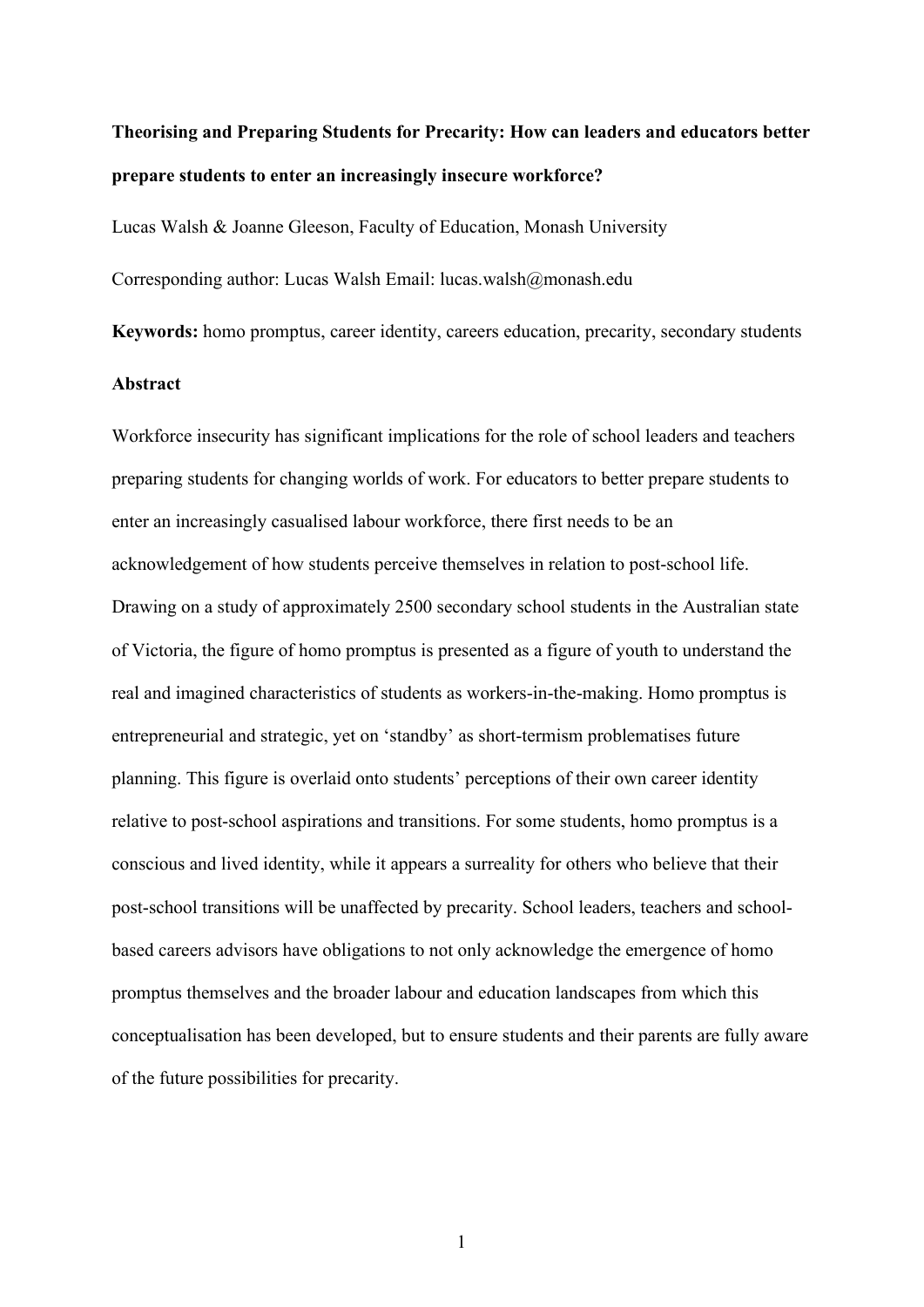## **Introduction**

Schooling in Australia focuses on supporting "young people to realise their potential by providing skills they need to participate in the economy and in society" (Education Council 2019, 3). One of the implied promises of a better material life through education is its ability to pave pathways to meaningful work. But what if these pathways are eroding, or at the very least, shifting in seismic ways? How do school leaders respond to a world of work beyond the school gates that is fast becoming transformed by casualisation, insecurity and emergent constructs such as portfolio careers?

This paper aims to provide a way of thinking about youth subjectivities in relation to their working lives following school. Understanding what perceptions students have of themselves in relation to their post-school lives can inform how school leaders help them to better navigate transitions from school. The theoretical concept of homo promptus (Black and Walsh 2019) provides a lens through which such insights can be gained. Drawing on the findings from a large-scale study of approximately 2,500 secondary school students in the southern Australian state of Victoria, the figure of homo promptus as entrepreneurial and strategic, yet on 'standby' as short-termism problematises future planning, is overlaid onto students' perceptions of their own career identity. The findings suggest that for some students, homo promptus is a conscious and lived identity. For others, homo promptus is a surreality, and either through denial or some form of false optimism, these students believe that their post-school transitions will be untainted, or at worst, lightly touched by precarity.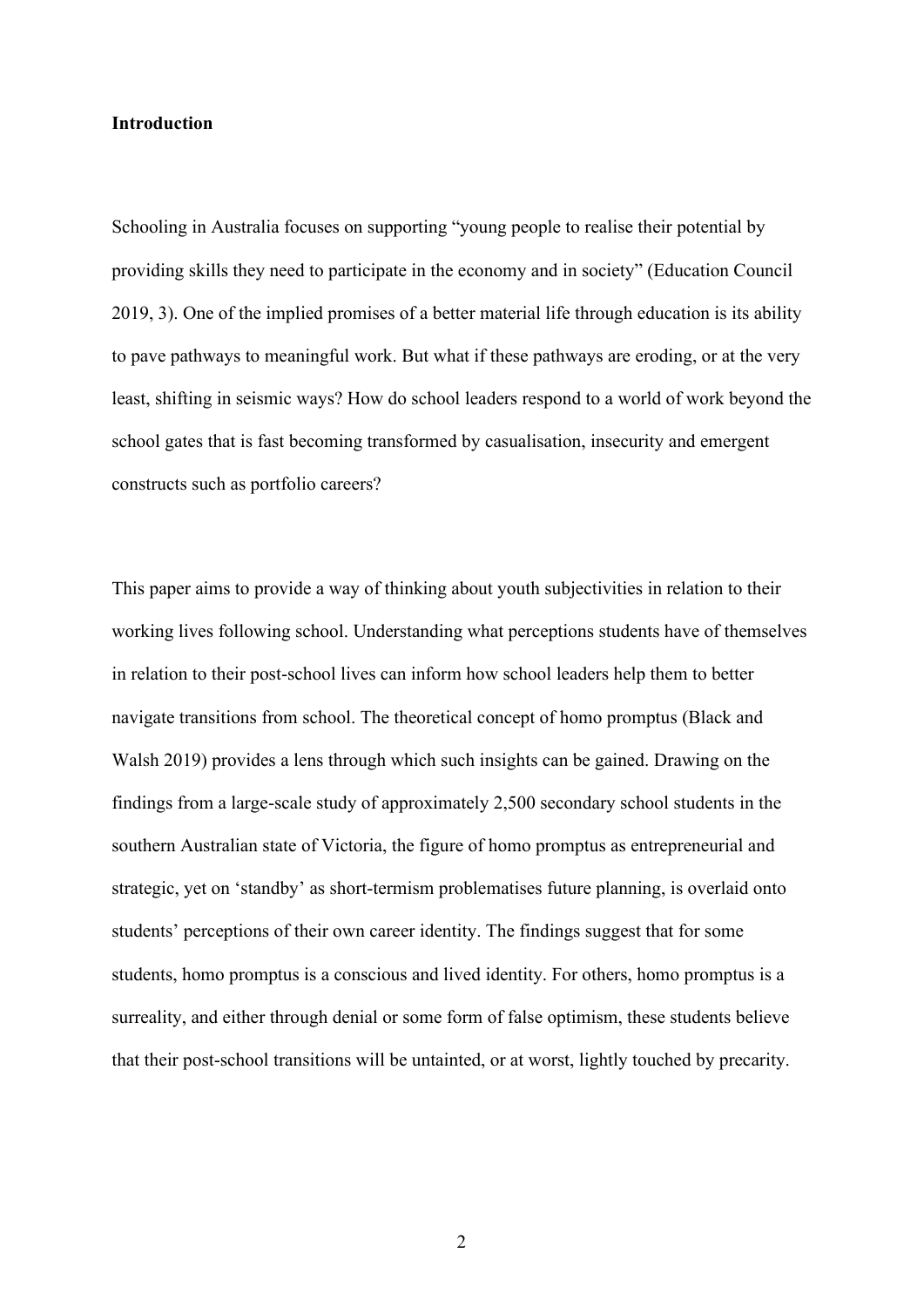It is argued that school leaders, teachers and school-based careers advisors have obligations to not only acknowledge the emergence of homo promptus, as well as the broader labour and education landscapes from which this conceptualisation has been developed, but to ensure students and their parents are fully aware of and accept the ramifications of future precarity. From an historical perspective, this is currently not the case and is evidenced by out-dated approaches to careers education that over-emphasise student academic outcomes and postschool tertiary education pathways, and rely largely on traditional conceptualisations of careers as "20<sup>th</sup> century, and even 19<sup>th</sup> century, occupations" (Mann et al. 2020, 12). Students' insights then are important to help inform effective careers education in the future (Jackson and Tomlinson 2020). They also make a significant contribution to the literature focussing on students' internalisations of current employment conditions, the value of higher education (HE), their own employability and career decision-making (Scurry and Blenkinsopp 2011).

## **Employment and careers**

Rapidly changing employment landscapes have impacted young Australians disproportionately (Walsh and Black 2018). The current COVID-19 pandemic has decimated employment opportunities for young people, many of whom were already engaged in precarious casual work. Teenagers and those aged 20 to 29 years have been most affected, and are now not only unemployed, but have little prospect of their jobs returning postpandemic (Earl 2020; Jericho 2020). Even prior to this economic downturn, casual work was pervasive, with one in four Australian workers employed in a casual position, many of whom reported having no guaranteed hours, nor opportunities to convert their uncertain work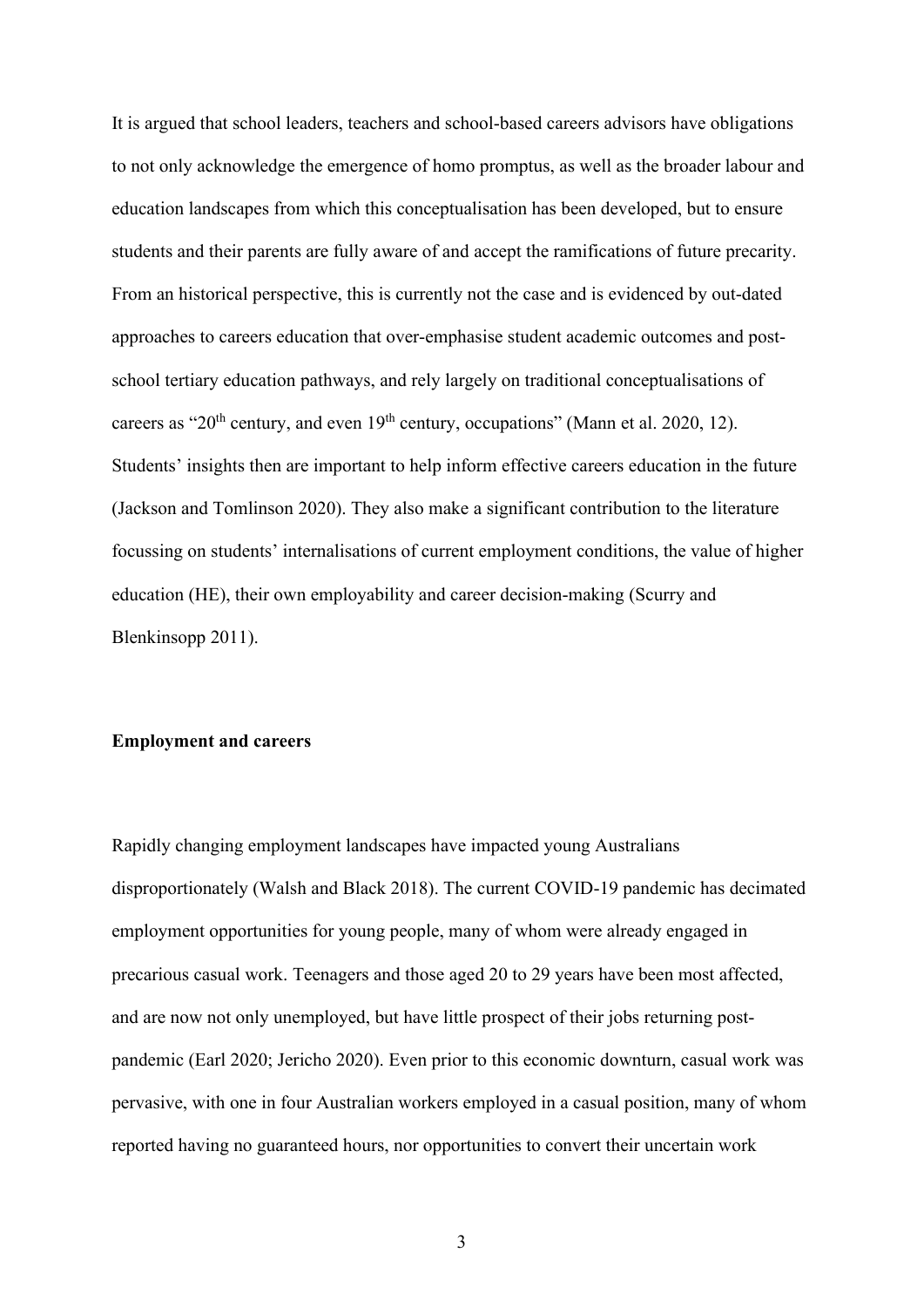contracts into more stable and fixed employment arrangements (Organization for Economic Co-operation and Development [OECD] 2019). Australia's rate of casualised work was and is one of the highest when compared with other OECD countries (OECD 2019). Leading into the pandemic, over half of all young Australian workers were engaged in casual employment, reporting lower working standards, remuneration, entitlements and job security than older employees (Dhillon and Cassidy 2018). One in three Australian youth suffered unemployment or under-employment (OECD 2019), with these rates likely to increase and be the worst experienced in decades (Wright 2020).

Prior to the severe economic impacts of COVID-19, demographic shifts, labour market regulations, macroeconomic fluctuations and technological changes have been transforming labour markets globally over recent decades. In the 1980s and 1990s, for example, worsening global economic conditions resulted in significant organisational structure and workforce changes that shifted traditional career profiles to ones that were uncertain and insecure (Clark 2013). This led to questions at the time as to whether a single, linear, long-term, upwardlytrajectorial career had ceased to exist (Wyn et al. 2020). Fast-forward to 2020, and increasingly fluid and precarious global employment markets continue to reshape work profiles, with expansions in the number of people engaged in transient, insecure, underemployed and short-term work arrangements (International Labour Organization [ILO] 2020). Career imaginaries have been forced then to move away from occupations or a sequence of organisational roles and statuses to more 'flexible' notions (Clarke 2013; Tomlinson et al. 2018) that are hallmarked by a person's inter-organisational mobility, flexibility, temporary and multiple employer relationships, and individual accountability for adaptable career management and ambition. Terms such as 'boundaryless', 'protean', 'portfolio', and 'kaleidoscope' have entered career lexicons in attempts to capture more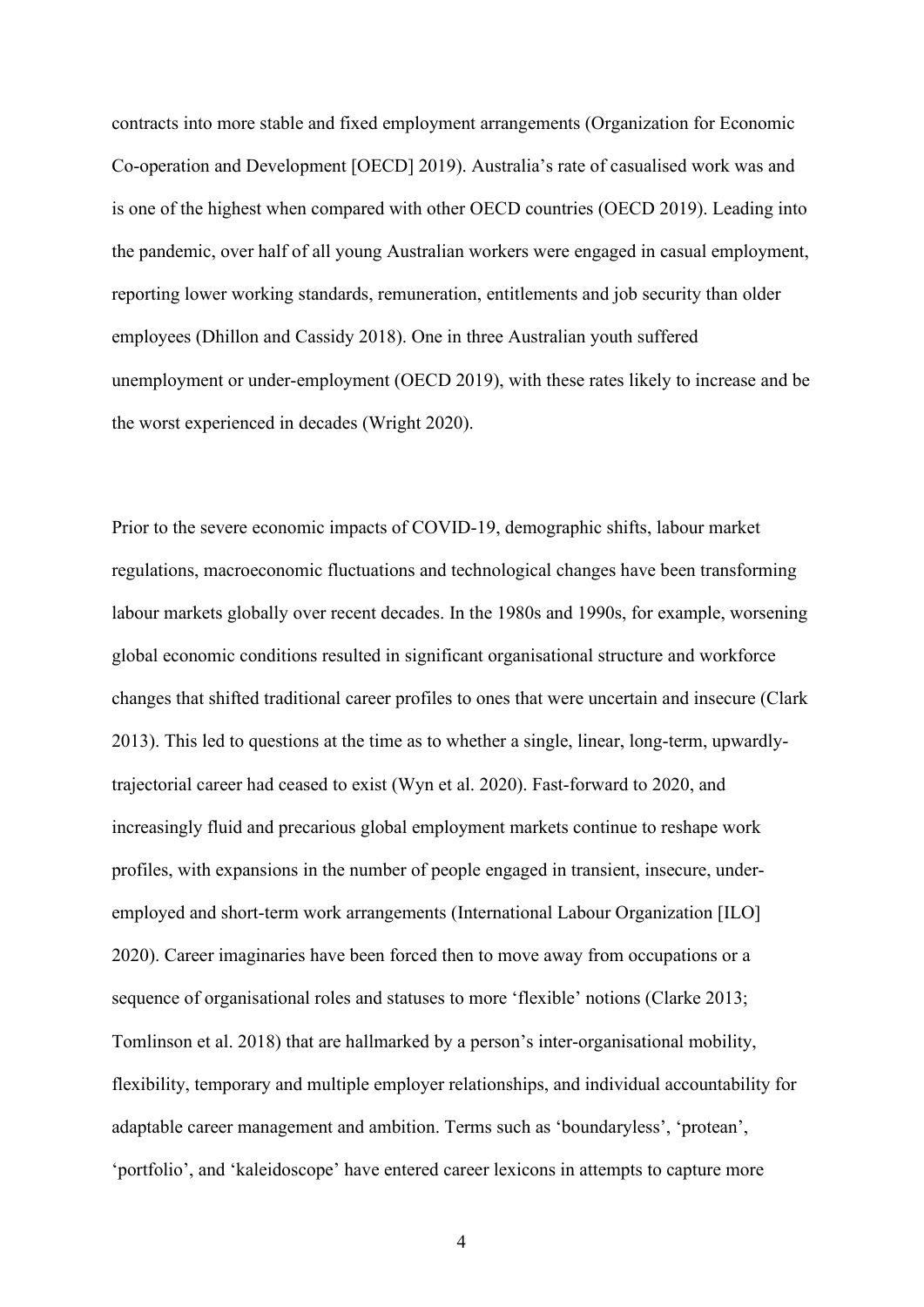effectively what a person's career looks like relevant to current employment landscapes (Gubler, Arnold, and Coombs 2014).

Of most significance to young people in this context has been the break-down of the longheld assumption that HE qualifications will lead to desirable and secure work (Chesters and Wyn 2019; Wyn et al. 2020). Recent data has suggested that even medium to highly educated young people have experienced increases in their probabilities of low-paid employment in Australia in the last decade (OECD 2019). Noting the trends in changing labour markets and traditional job profiles, not only are there fewer full-time permanent jobs available for the increasing numbers of highly qualified job seekers (Chesters and Wyn 2019), but graduates have reported experiencing labour market mismatches despite their qualifications, including skill underutilisation and poor job quality and choices (Li, Harris, and Sloane 2018). This is creating concern for young people (Wyn et al. 2020), which will only be exacerbated in postpandemic times. They not only feel pressured to seek credentials and experiences to improve their employability in competitive employment markets (Black and Walsh 2019; Oinonen 2018), but feel disillusioned and betrayed by the trap in which they find themselves (Chesters and Wyn 2019). While higher qualifications remain crucial to securing desirable work, the sum of these trends and evidence has profound implications for how careers education needs to be conceived and implemented in Australian schools.

#### **Careers education in Australian schools**

Careers education in Australian schools though appears out-of-date in its approaches to helping students understand and prepare for post-school transitions. Academic outcomes and tertiary destinations post-school are overly-emphasised as measures of students' success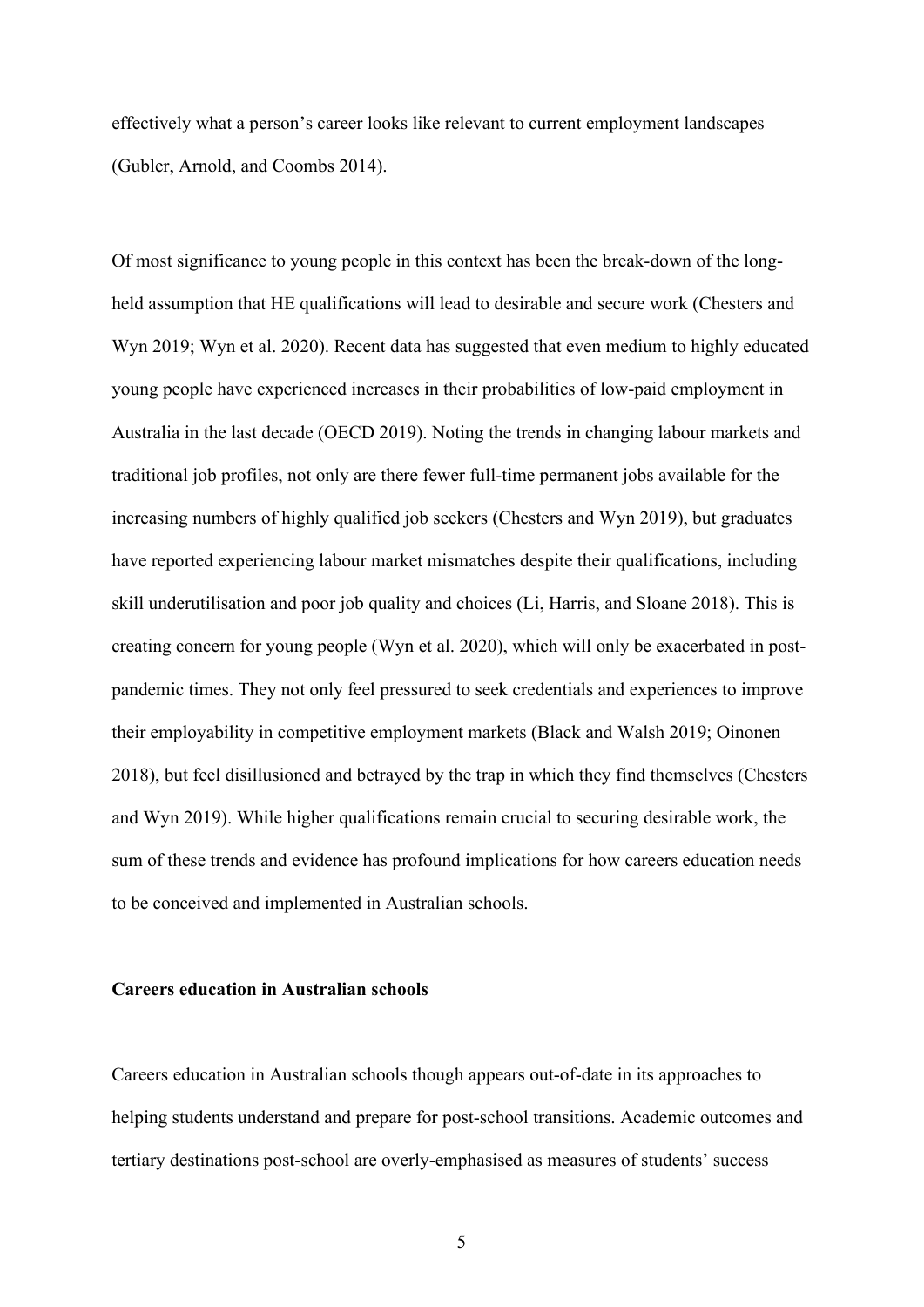(O'Connell, Milligan, and Bentley 2019), with students then funnelled to tertiary education over and above other post-school pathways (Torii and O'Connell 2017). These practices are concerning, with Australian studies showing that many students enrol at university without knowing why they are doing so, what courses would be best for them, or what employment could result from their qualifications (Baik, Naylor, and Arkoudis 2015; Parks et al. 2017). In a vast number of cases, students enrol with no intentions of ever completing, drop out and in hindsight, believe they should not have started in the first place (Norton, Cherastidtham, and Mackey 2018).

Concerns have also been raised regarding the stratification of information and advice provided to students based on teachers' and advisors' preconceptions of who apparently is better suited to tertiary education pathways and who is not (Gore et al. 2017; Graham, Van Bergen, and Sweller 2015). Advice provided to students regarding alternative post-school pathways has been found at times to be untrustworthy, uneven or based on inadequate knowledge (Bisson and Stubley 2017; Wyman et al. 2017). Careers education also appears caught in "old paradigms" of occupations and work that promulgate young people's expectations of a long-term, single professional career as the ideal (Shergold et al. 2020, 57). Students hear messages then that going to university post-school will result in a 'good' career, whilst not going to university will result in a 'bad' one (Billett, Choy, and Hodge 2020; Torii and O'Connell 2017). Despite ever-changing global employment landscapes, these preconceptions, alongside concomitant messages from parents, are so strong that many young Australians, irrespective of gender or socioeconomic status, conjure preferred career trajectories that are professional, status-oriented and secure (Baxter 2017; Roy, Barker, and Stafford 2019).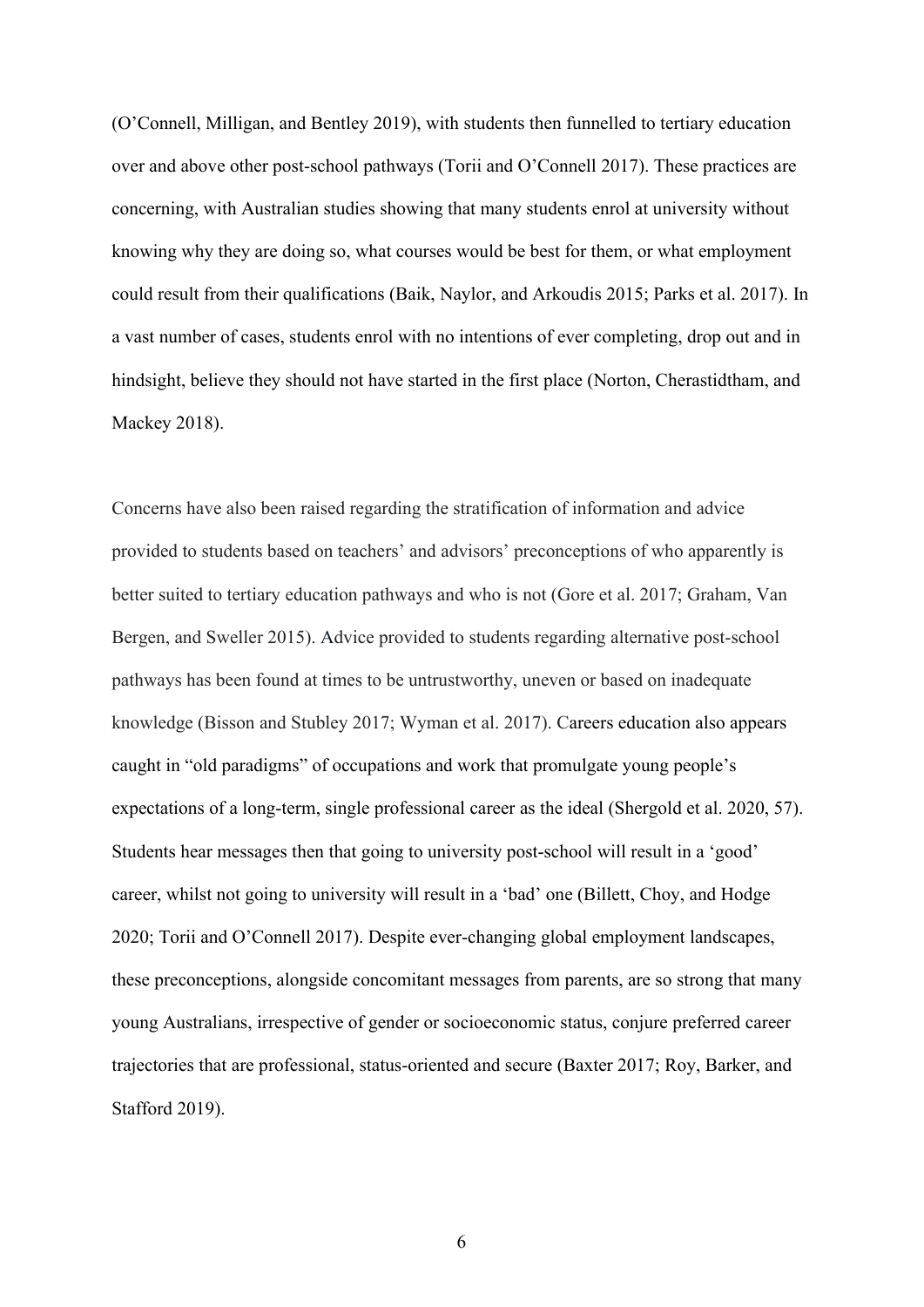When many of these aspirations go unrealised (Billett et al. 2020; Mann et al. 2020), what results then is a career identity crisis for young people. Contradictions between cultural messages of career success, biased or ill-informed advice, and post-school employment market realities mean that students hear and internalize one thing, but potentially experience another (Verhoeven, Poorthuis, and Volman 2019). Recent research has shown that whilst young Australians accept the probability of precarious employment during their studies, they expect to not only secure full-time, permanent employment post-education (Cuervo and Wyn 2016), but that it will be 'career-related' (Co-op 2015). And whilst young workers in Australia and other countries may be anxious about their longer-range career prospects, this does not mean that they still don't aspire to or want stable, long-term careers that are fashioned along traditional lines (Black and Walsh 2019; Pennington and Stanford 2019).

If schools and institutions are to assist students prepare for challenging employment landscapes more effectively, then it is argued that students' employability needs to be framed around their own career identity development (Nghia et al. 2020). Students need to "internalise the dearth of traditional careers" (Jackson and Tomlinson 2020, 437) and be supported to connect their own career capital resources – functional, human, social and cultural capitals - with knowledgeable but more importantly, realistic perceptions of worldsof-work. The more students can do this, then the more they will be able to imagine and make sense of themselves in future work roles and navigate post-school transitions accordingly (Skorikov and Vondracek 2011).

## **Method**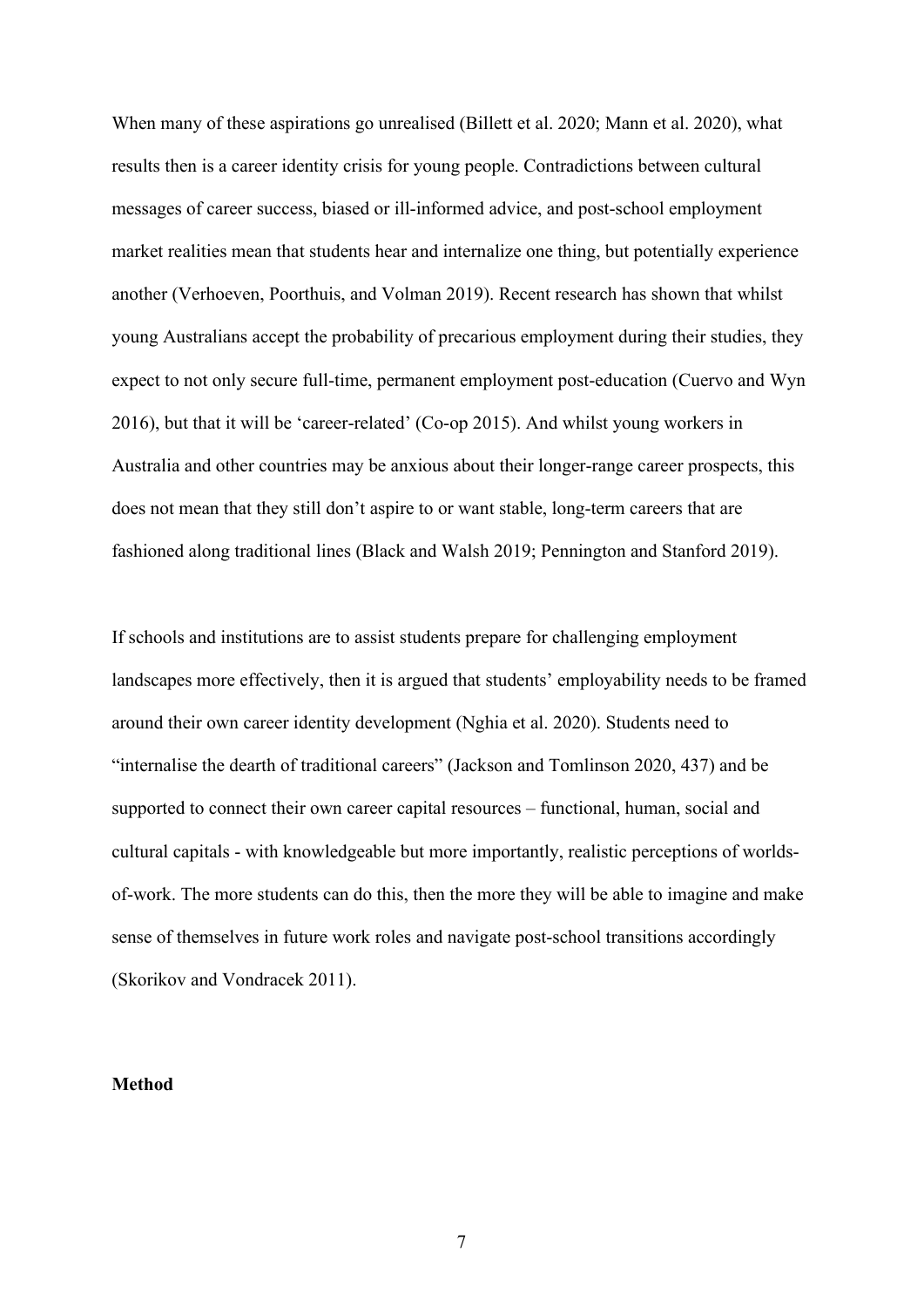The survey was one instrument as part of a wider study to validate a measure of adolescent career identity. Following ethics approval from the Victorian Department of Education, the relevant Catholic Diocese and the university in which both authors are based, the survey was administered in 2018 to Years  $10 - 12$  students (the final years of compulsory schooling in Australia) in five participating schools as a university-licensed Qualtrics-based online survey. Following consent from each school principal, student assent to participate was implied if the survey was completed.

The survey comprised three sections, the first of which focused on personal information, and the second on information regarding future study and career intentions. The final section comprised 50 items to be rated according to a 5-point Likert-type rating scale: *Strongly Disagree - Strongly Agree.* The statements focused on understanding respondents' perspectives of their own career identity including: human, social and cultural capitals relative to their future study-career aspirations; career planning abilities; perceived employability and skills such as flexibility and resilience; connections with current employment conditions; and functional capital including self-awareness and self-esteem. 32 statements were worded positively, with 18 worded negatively, responses from which would be reverse coded. The survey took 30-40 minutes and was completed by 2,895 students, with 2473 valid responses. Respondent details are included in the Supplementary Material. The conceptual lens through which data has been analysed is the figure of homo promptus. This figure is derived from Cicero "to describe a person who is ready to do whatever is needed in any circumstance… homo promptus is: entrepreneurial and strategic; expected to constantly plan for the future while living life in the short-term; not tethered to a single place; permanently in 'situational' mode; and lives in waithood" (Walsh and Black 2020, 3-4). Formulated to better understand the attitudes of a small cohort of university students in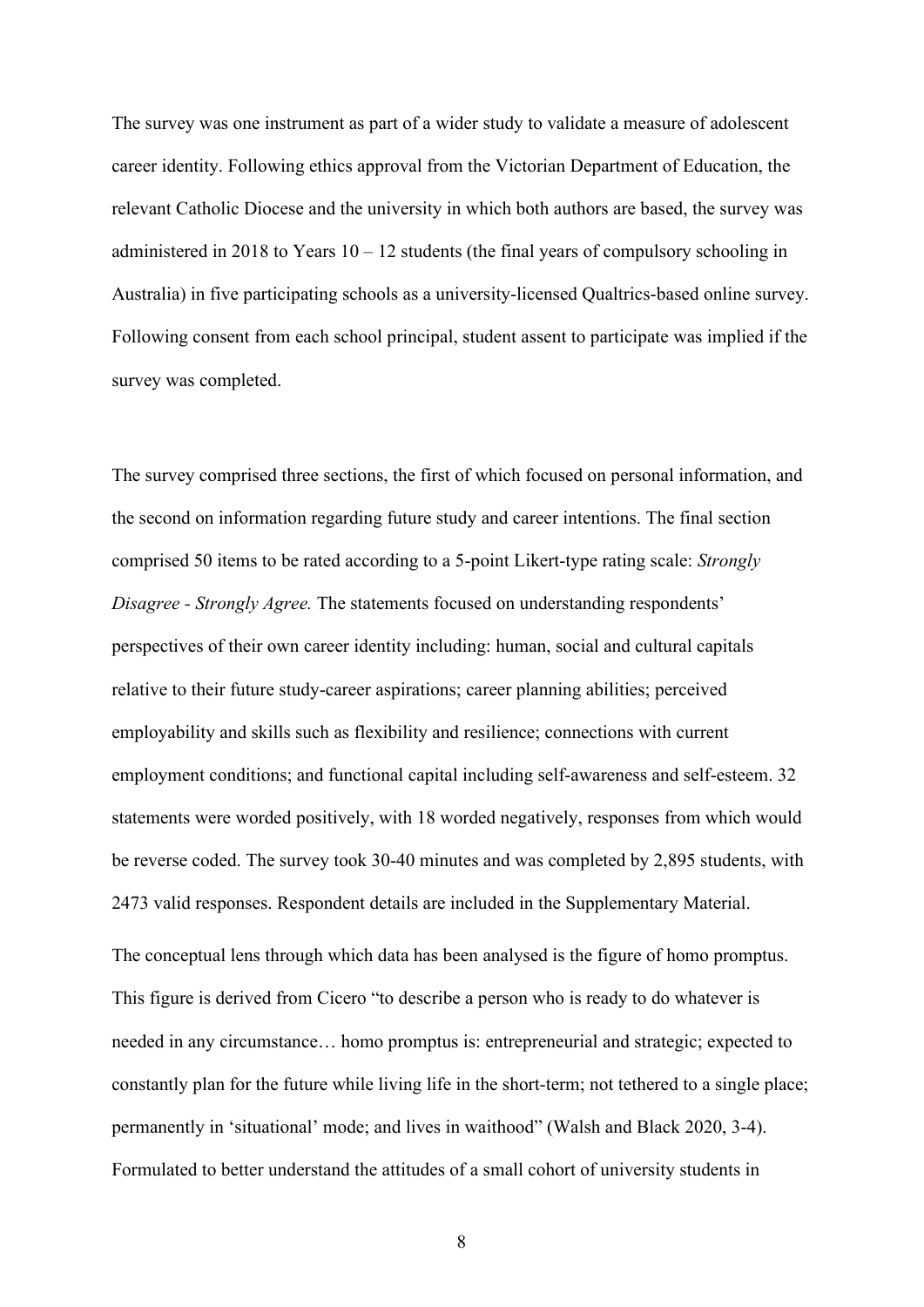Australia, France and Great Britain, homo promptus is a conceptual figure of selfhood that helps to describe the types of emergent sociological conditions of young people as workers or workers-in-the-making.

Threadgold (2020) identifies a plethora of figures of youth that have been conceived, including, for example, young people as figures of moral panic and revolution, representing risks to both themselves and others, as "consumer dupes", where youth, as an image, is invoked as an "enjoyable, carefree, state of leisure", as well as morally corrupt (Threadgold 2020, 691-696). Homo promptus seeks to elide the normative and sometimes affective associations of these images. In part, homo promptus is derived from trajectory of thought about cultivation of the entrepreneurial self which leads from Rose (1996) through Peters (2001) to Kelly (2016). It also seeks to incorporate other recent writings about youth subjectivities seeking to understand both the 'positive' and 'negative' aspects of youth transitions (Honwana 2014). A novel aspect of our approach is to connect homo promptus to the testimonies of young people in relation to career identity. Drawing from the 'meaningful orientations' of respondents, homo promptus is presented as one way of understanding and characterising the contemporary experiences of young people in relation to employment, but it is by no means a fully representative one due to the continued diversity of young people's experiences and perceptions, as captured in this study.

## **Findings**

The findings are firstly unpacked in relation to how they reflect the figure of homo promptus, but it is important to highlight that not all attitudes neatly fit into the frame of this figure.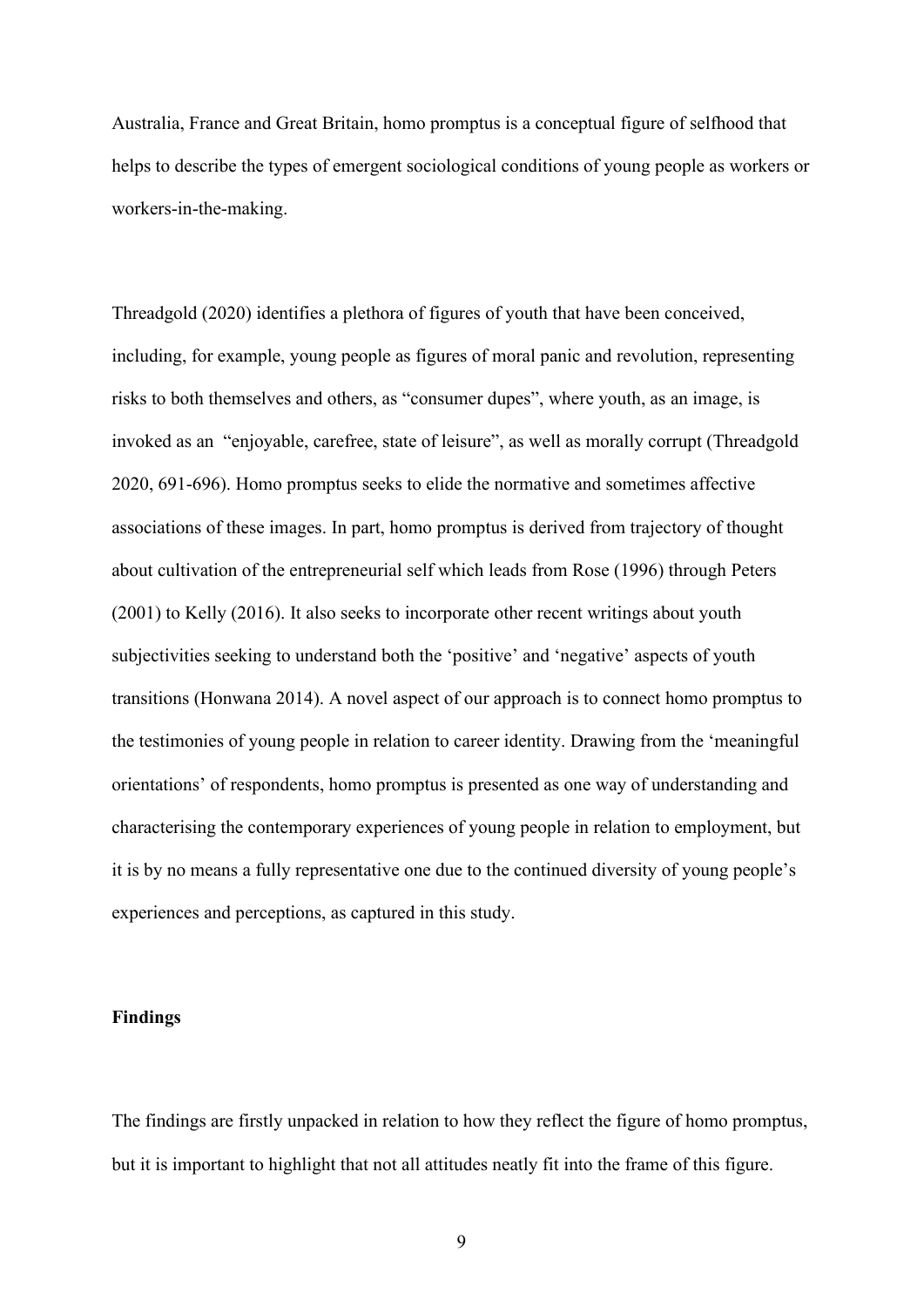That the perspectives of young people defy neat categorisation is a longstanding finding in youth studies (Black and Walsh 2019). It is also important to note that the student sample is diverse, with regards to gender, socioeconomic status [SES] and geography in particular. The data does show differences across these demographics, but unpacking these requires a deeper analysis than is afforded here, and will form the basis of a future paper.

Overall, most respondents believed that they would be employable in the future (79.1 percent), but significant nuances emerge in their imagined future pathways. Three aspects of this are evident in the findings: a worry about the competitive nature of the job market; a feeling of need to be flexible and adaptable as a basis for preparing for working life; and a lack of readiness about future careers.

**Entrepreneurial and strategic: "I am studying and taking on different activities so that I have the best skill set for my preferred career"**

Homo promptus is entrepreneurial. In 2020, policy and employment market realities necessitate students' employability narratives to be ones of 'self-enterprise', where they consciously and constantly better themselves and relate "to others as competitors and [their] own being as a form of human capital" (McNay 2009, 63). Many of the respondents seemed to value the development of skills and experiences to add to their perceived employability through a variety of activities. In response to the proposition that "I am studying and taking on different activities so that I have the best skill set for my preferred career", 55 percent agreed. Further, more than half (54.4 percent) agreed that they were "gaining the work experience, skills and education that will give me the best chances of attaining my preferred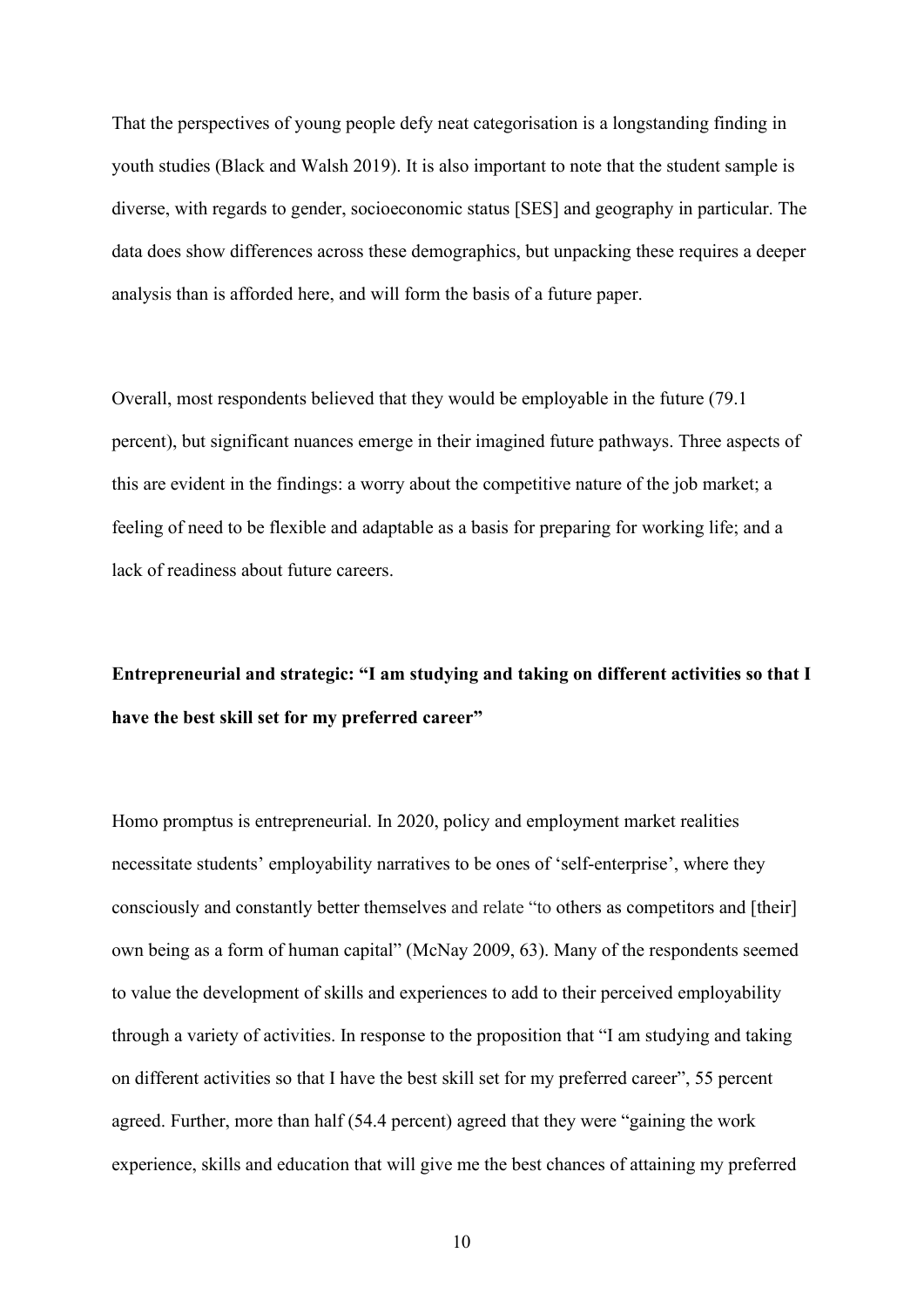career." A majority (75 percent) agreed that "My career choices suit my strengths and interests", with a similar proportion agreeing that "My future career will allow me to apply all the skills I am best at" (76.1 percent).

Students' orientation towards employability echoes previous research showing a shift in the way that young people think about careers and the support that they require. Australian students are very concerned that they don't possess the relevant experience and skills to gain the careers that they want in current employment contexts (Marks 2017). As a result, like students in many other countries, they are taking action to gain skills and knowledge through activities external to their education including participation in extra-curricular activities, work experience and volunteering (Jackson and Tomlinson 2020). Students' call-to-action for schools and employers is that they want better access to a broader range of experiences and skill development, as well as connections with industry (Bisson and Stubley 2017; Down, Smyth, and Robinson 2018). Most importantly, through comprehensive and objective careers education (Torii and O'Connell 2017), they want help crafting their own employability and "career narratives" that integrate their strengths, interests and experiences relevant to future work roles (Stokes, Wierenga, and Wyn 2003, 81-82).

Of striking interest though was the finding that nearly 36 percent of all respondents agreed with the proposition that "I feel like I am studying and taking on activities without any sense of purpose or career direction" (totalling 67.4 percent when neutral/unsure responses were combined). This may suggest a type of 'follow the leader' behaviour or an undertone of concern that if activities are not undertaken, then students may feel 'left behind'. As an adjunct to this concern is the finding that nearly half of all respondents (totalling 72.8 percent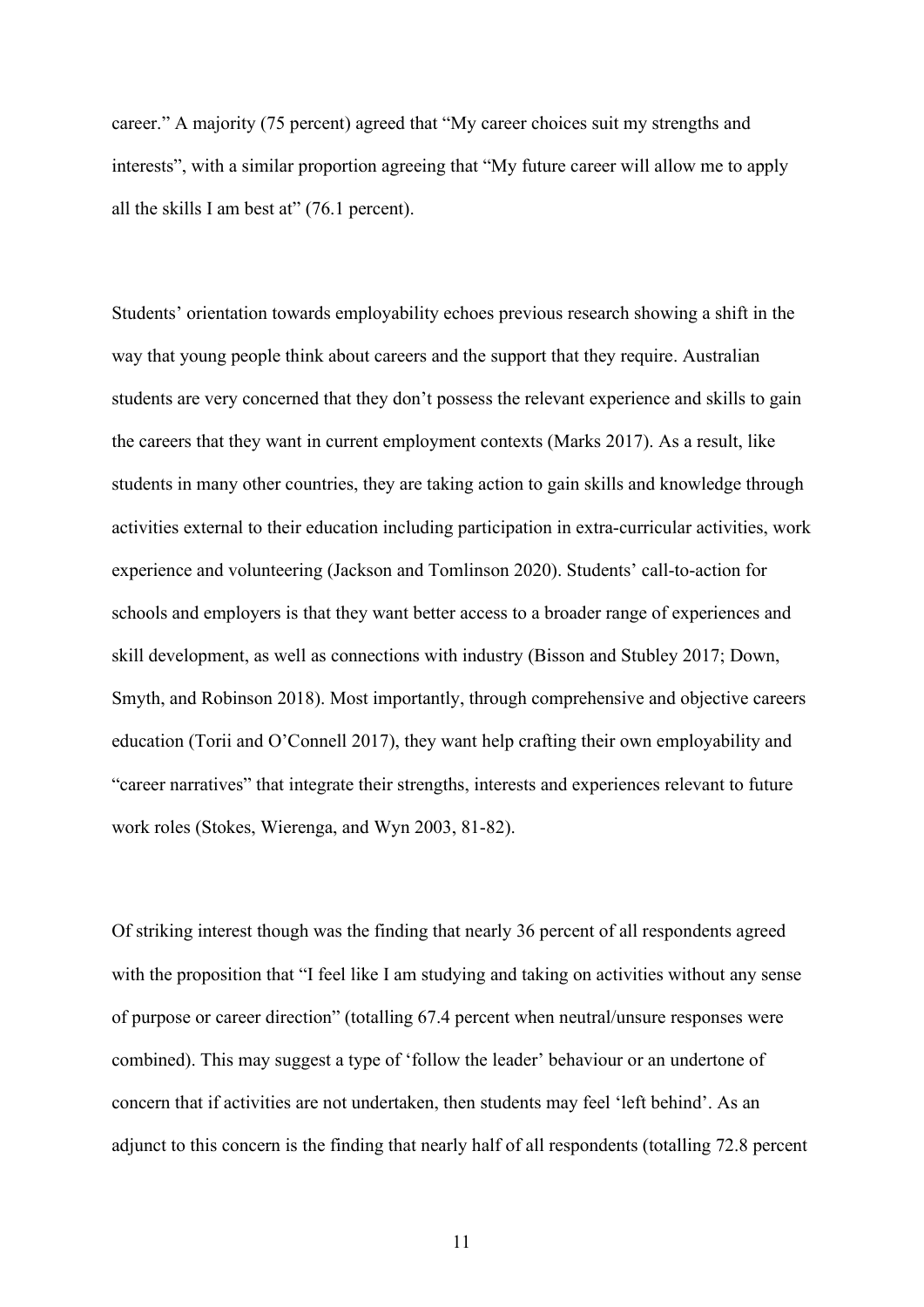when neutral/unsure responses were combined) feel that they have "missed opportunities to maximise their potential to achieve their future careers", with lower SES students feeling most vulnerable. Whilst focused on the higher education sector, research suggests that students' awareness and concern of competition from others motivates their involvement, or desires to be involved, in work experience and extra-curricular activities (e.g., Tomlinson 2008). Students are also "heavily influenced by a desire to conform to social norms and the normative behaviour of their peers" (Greenbank 2015, 194), which may explain their uptake of and attraction to extra-curricular activities potentially for little obvious reason. The findings may also suggest that students have an intuition that these types of 'employability' behaviours are necessary, but with no career direction. Whilst students acknowledge the need to differentiate themselves from others and build their employability, they may not be able to connect extra-curricular activities or work experiences with their career aspirations or plans because these are ill-defined (Thompson et al. 2013), or because 'employment' or 'starting their career' are too far into the future (Tymon 2013). Students may also be undertaking extra-curricular activities or work simply for interest or enjoyment and may not make careerrelated connections as a result (Denault et al. 2019). The findings may even suggest a disconnect between their understandings of employment market realities and how to respond (Jackson and Tomlinson 2020).

## **Competition, uncertainty and contingency: "I am flexible and can deal with different challenges to achieve my career goals"**

Homo promptus also embraces uncertainty and contingency, and understands the need to be "constantly 'on the move' and seeking to position themselves competitively" (Black and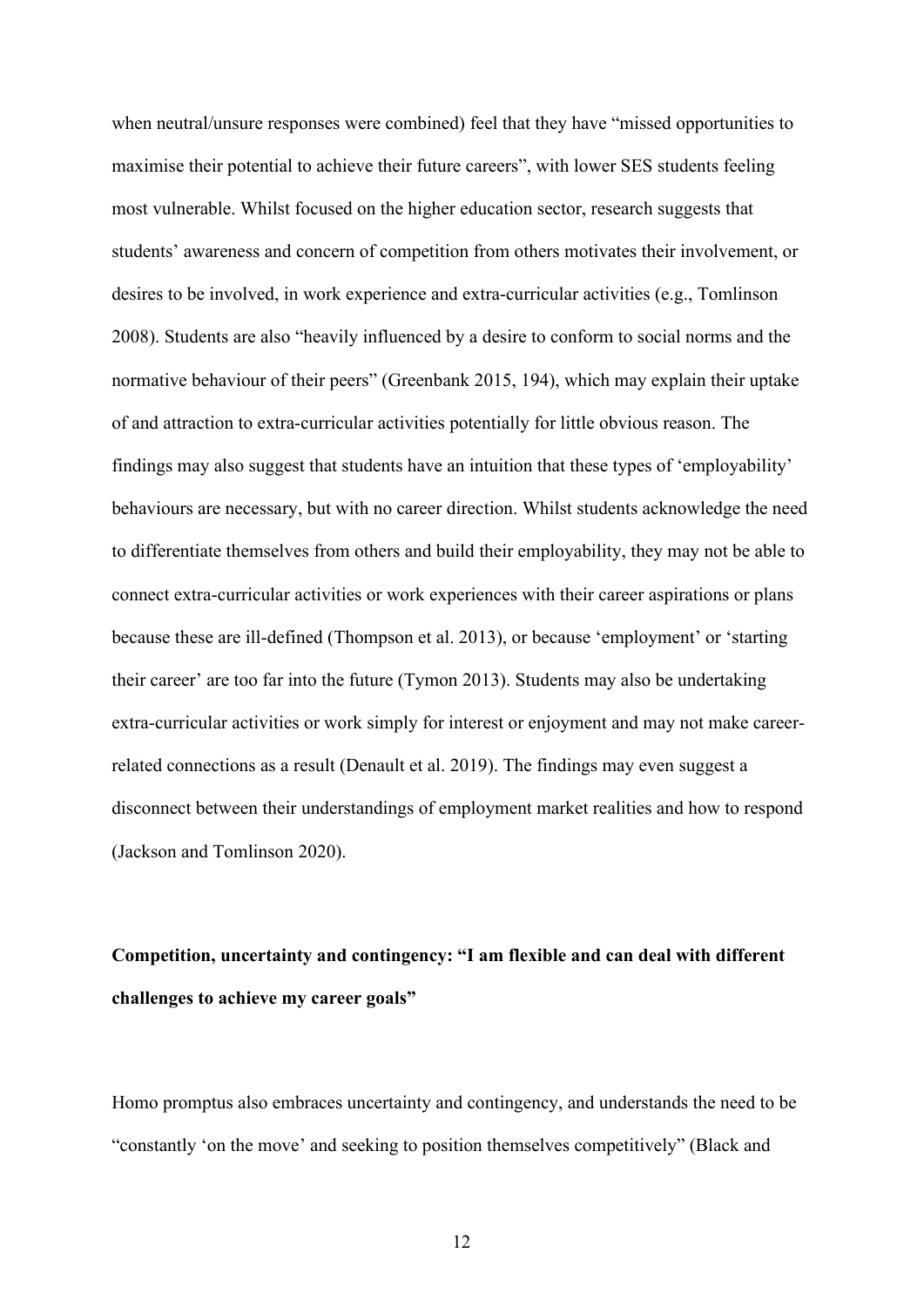Walsh 2019, 96). As a corollary of pursuing activities seen to be strategically beneficial to imagined careers, current economic and employment conditions necessitate students to be agile, flexible, resilient and adaptive to change (Duarte, da Silva, and Paixão 2017; Smith 2018). The vast majority of respondents agreed that "I am flexible and can deal with different challenges to achieve my career goals" (76.9 percent). Most also accepted that their career path "will not always be clear and known" to them (64.4 percent). And if their preferred career choice was not possible, they felt able "to make different career decisions and move forward" (52.3 percent; 83.8 percent when neutral/unsure responses were combined). Further, just over half believed that their career "will be made up of different jobs and roles" (56.6) percent agreed; 90.2 percent when neutral/unsure responses were combined). Mindful of employment competition, most claimed that they had "thought about future jobs and employment potential when making career decisions" (66.4 percent agreed).

A thread running throughout responses though was a concern, if not anxiety, about future opportunities. Just over a third (33.9 percent) agreed that "I worry that my studies will not lead to a 'real' career", with over half (52.7 percent) worried "what will happen if I can't meet my career goals exactly as I have planned". These concerns about career certainty, control and security were skewed heavily towards female respondents from all schools, irrespective of geography or SES. Many respondents (43.1 percent) were worried "that there are too many people going for the same career and jobs that I want" (72.4 percent when neutral/unsure responses were combined), with a notable proportion worried "that there are not many jobs in my preferred career" (38.9 percent agreed; 69.7 percent when neutral/unsure responses were combined). Pressure to compete for employment with others was a concern for lower SES respondents especially when compared with high SES counterparts. Overall, similar feelings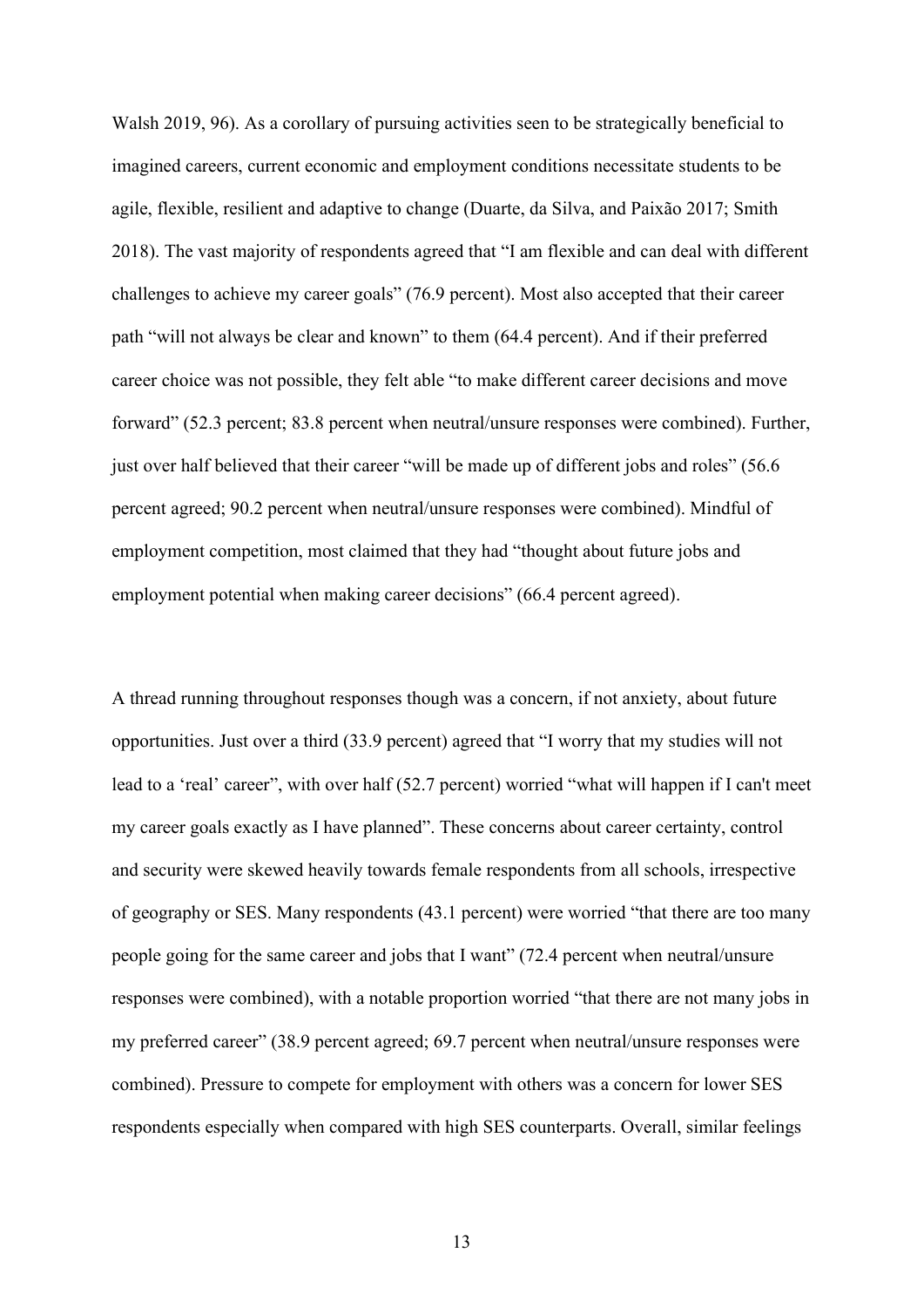of anxiety about future employment opportunities are consistent with other Australian data (e.g., Wyn et al. 2020), and are only likely to worsen post-pandemic (Headspace 2020).

#### **Mutable futures: "My career path will not always be clear and known"**

There is also an aspect of homo promptus which sees the future as "mainly unknowable" (Black and Walsh 2019, 98). Studies show that young Australians are inhabiting a 'continuous present' (Bone 2019), whereby future uncertainty is normalised and abilities to plan are curtailed (Cuervo and Chesters 2019). How well individuals cope with this 'unknowing' depends on many things including, amongst others, SES background, support networks, personal dispositions, skills, knowledge and resources. At face value, respondents reflected both an expectation of and confidence in change, with most acknowledging that their career choices and plans would shift over time (59.5 percent). They indicated a sense of agency, feeling that when faced with different career options, they could "pick the one that best suits me" (66.3 percent). Most also accepted that their career path "will not always be clear and known" to them (64.4 percent), with just over half feeling "able to make different career decisions and move forward" if a preferred career choice was not possible (52.3 percent agreed; 83.8 percent when neutral or unsure responses were combined). These findings potentially show students as having 'career malleability', that is, an acceptance that career futures cannot be predicted coupled with a confidence that if circumstances change, they can "rewrite or refashion their career narrative" (Skrbiš and Laughland-Booÿ 2019, 202). Careers in this light are viewed as flexible, with unknown futures not something to fear or uncertainty not a negative emotion that needs to be reduced (Zinn 2006).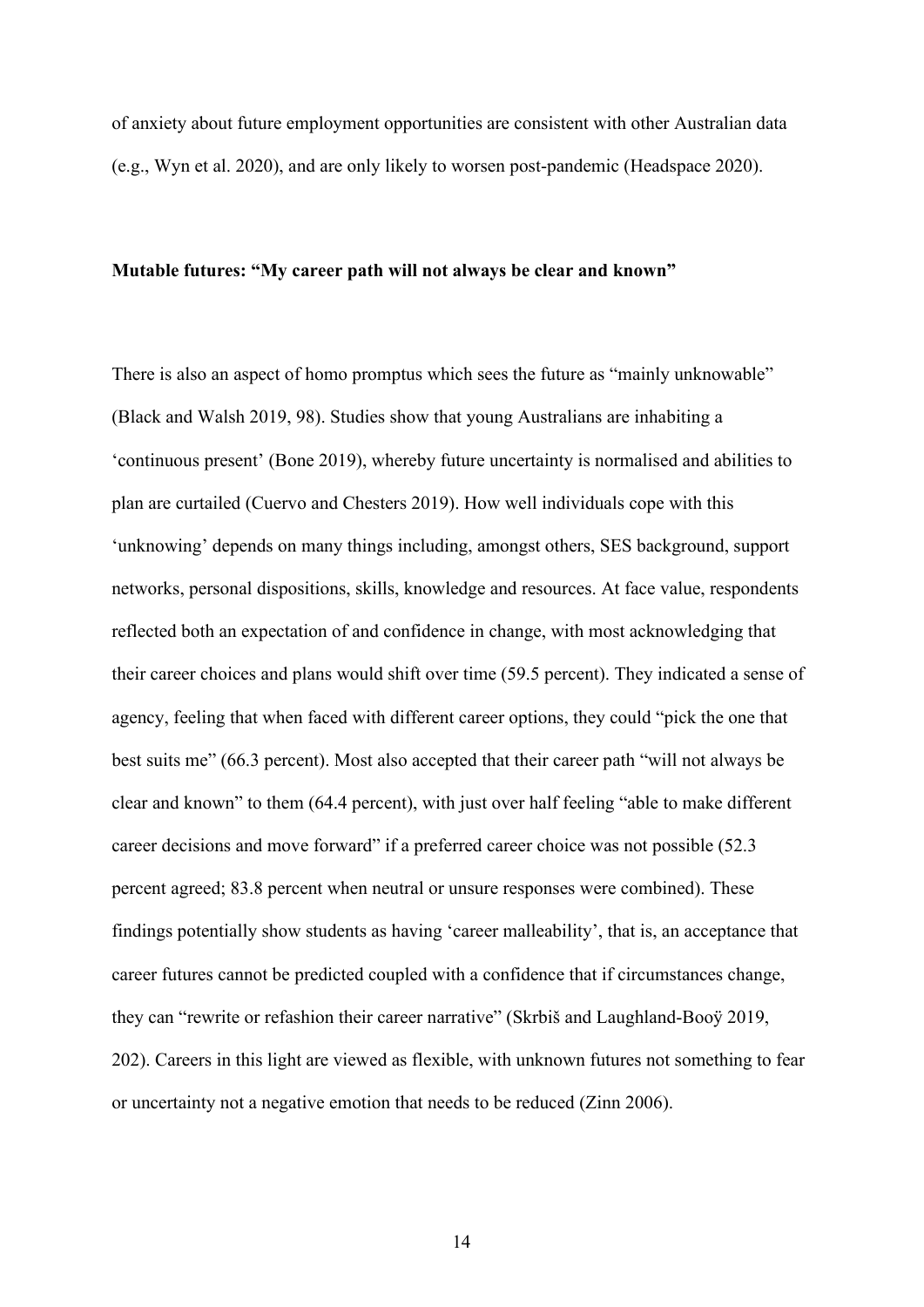Yet, counter to this are young people who have or show career insecurity, hallmarked by an unknown career future that erodes present confidence and abilities to plan or set goals (Skrbiš and Laughland-Booÿ 2019). Just over 40 percent of respondents did not know what careers best suited them, with significantly more feeling unprepared, unclear and purposeless. This, in turn, was causing feelings of stress and anxiety. For example, many respondents often felt down or worried about selecting a career (40.6 percent agreed; 70.9 percent when neutral/unsure responses were combined), or that their "career path will not always be clear and known" to them (46.7 percent agreed; 78.3 percent when neutral/unsure responses were combined). Further, over half felt "stress or pressure to select the 'right' career" (55.4 percent; 80 percent when neutral/unsure responses were combined), with a high proportion concerned that they would not be employable post-school (37.2 percent agreed; 65.7 percent when neutral/unsure responses were combined). Female respondents, particularly those from high SES backgrounds, felt most insecure and pressured about career decisions and future pathways.

## **Discussion**

The figure of homo promptus helps to outline the shape of contemporary career identity as a sociological phenomenon. Our analysis reveals that at face value, students appear to expect – if not embrace – the precarious futures that lie ahead of them, expressing confidence in their entrepreneurialism, strategic thinking and agile decision-making and planning abilities to pivot when needed. Cognisant of current employment conditions, they appear savvy investors and believers in their own employability. Yet, this may all be bluff. Strong tones of concern and uncertainty are woven through students' responses, revealing that they may not actually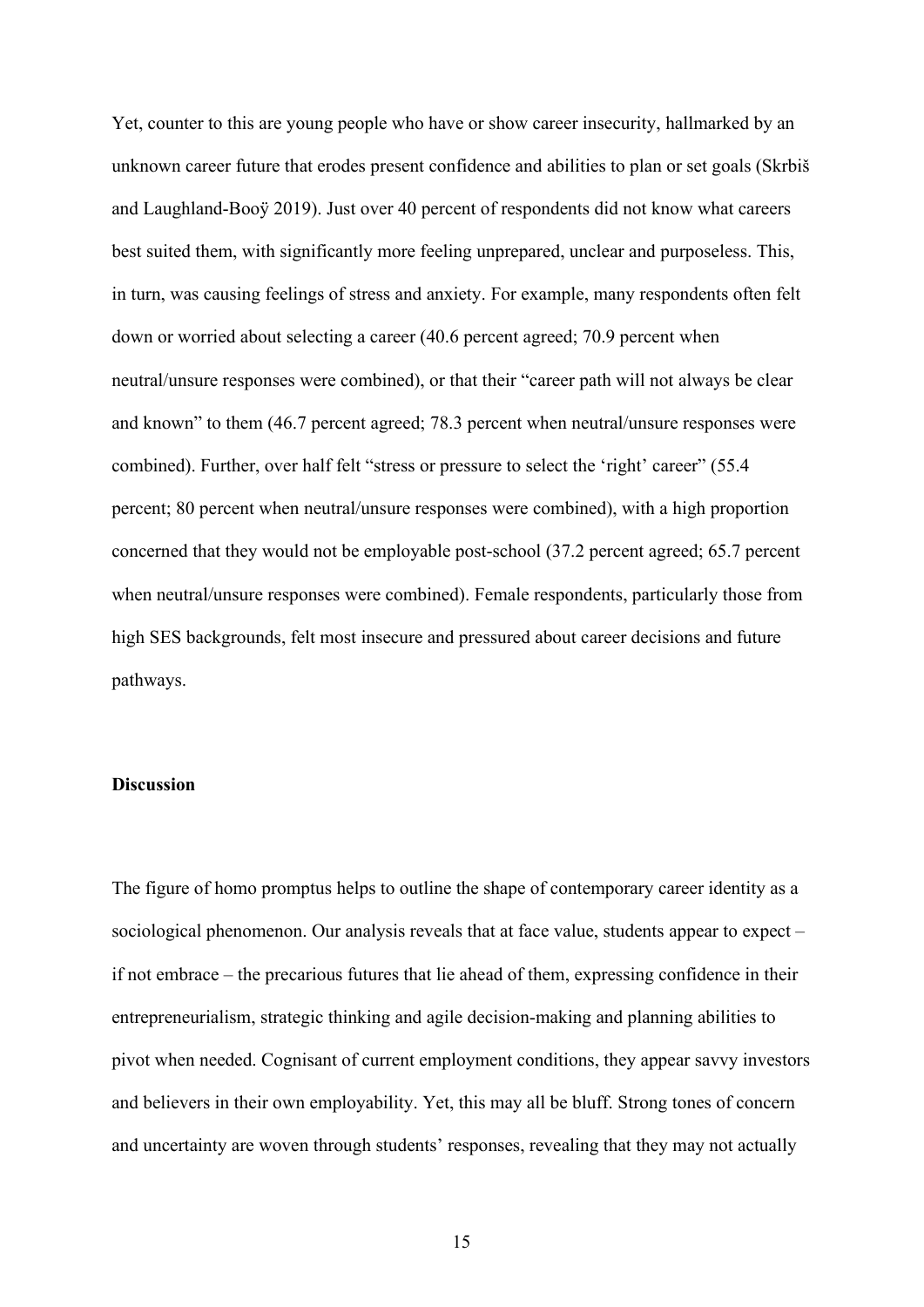be able to reconcile career precarity with their own aspirations or future expectations. These dichotomies are telling. Homo promptus might therefore loom large for some students, casting shadows because of his reality or students' own unpreparedness and lack of abilities to internalise his persona. For others, the spectre of homo promptus is unrelated to their aspirations and confidence in themselves and not necessary to internalise at all. And somewhere in the middle, students warily perceive homo promptus, reflexively describing mantras of flexibility and individuality expected of them, but potentially not really believing them, or if they do, not knowing or accepting fully the reality of what homo promptus has in store for them.

Several insights gained from our analysis are important to be able to position careers education differently for young Australians. First, similar to previous research, young people prepare for future employment landscapes and craft their career-selves in complex and often contradictory ways that mix confidence and anxiety, optimism and pessimism (Woodman 2011). Untangling the 'real' perceptions that are influencing individual students' own career identity is a critical task for school leaders. It is therefore not acceptable to continue making assumptions about or ignoring the realities of different occupations, career pathways and employment markets, applying these preconceptions to students as a 'job-lot' and then expecting them, individually, to be able to navigate post-school transitions effectively. For example, drawing on data from the research study featured in this paper, when asked about the appropriateness of proposed career identity survey questions intended for administration to students, one school leader stated:

Students in our school will not believe that labour markets or future jobs are relevant to them…Information or knowledge of current labour markets is not something we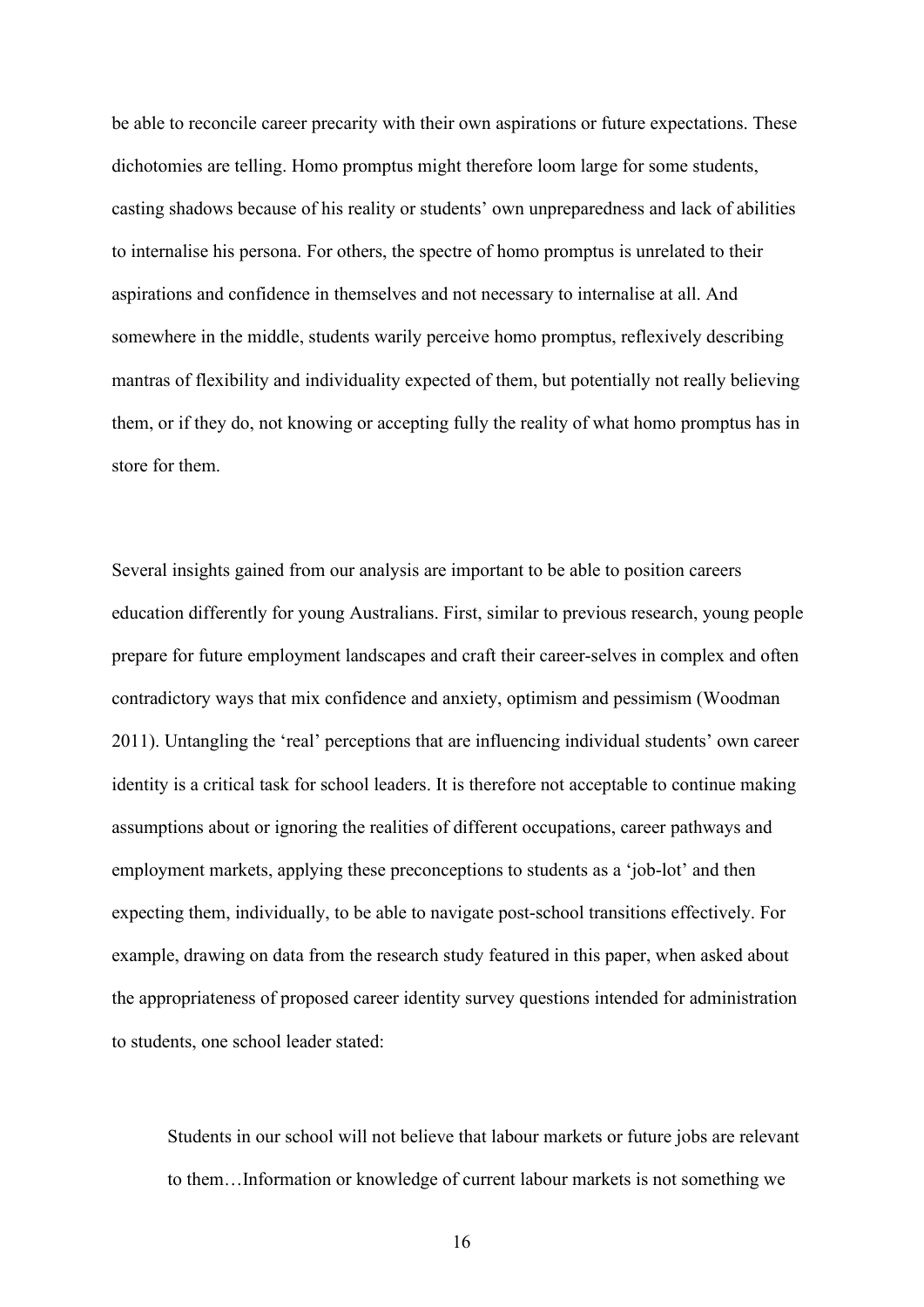believe they need to think about or incorporate into career decision-making whilst still at school (Senior school leader; all female, P-12 independent, high socio-economic school).

That students are placed in positions where they hear and internalise irresponsible messages such as this is problematic. School leaders should be cognisant that the basis of career identity is changing, but more-over, that education should focus on more than just preparing young people to tread water in the choppy seas ahead, but to navigate and reimagine for themselves the very basis of how work relates to their individual identities. Effective careers education also needs to be nuanced to the contexts in which students live, accounting for factors such as their SES and gender identification for example. Careers education needs to be deeply attuned to where young people are in their present lives and their imagined futures.

Further, short-termism, flexibility and fluidity, whether acceptable or believable or not, are normalised within current employment market realities. Rosa (2015) argues that when futures are "unforeseeable and uncontrollable, 'situational' or present-oriented patterns of identity dominate" (146). Yet, coping with and planning around the unknown and embracing career malleability goes against the very notions of forward planning and aspiring to long-term career trajectories that hallmark current school-based careers education (Adam, 2010). Helping students balance and reconcile situational decision-making and contingent career planning such that they don't feel that their futures are happening *to them* rather than be crafted *by them* are challenges that need to be confronted by school leaders. If students leave school feeling not only under-prepared but out of control, then their 'present' uncertainty and anxiety is at risk of being drawn-out (Bone, 2019).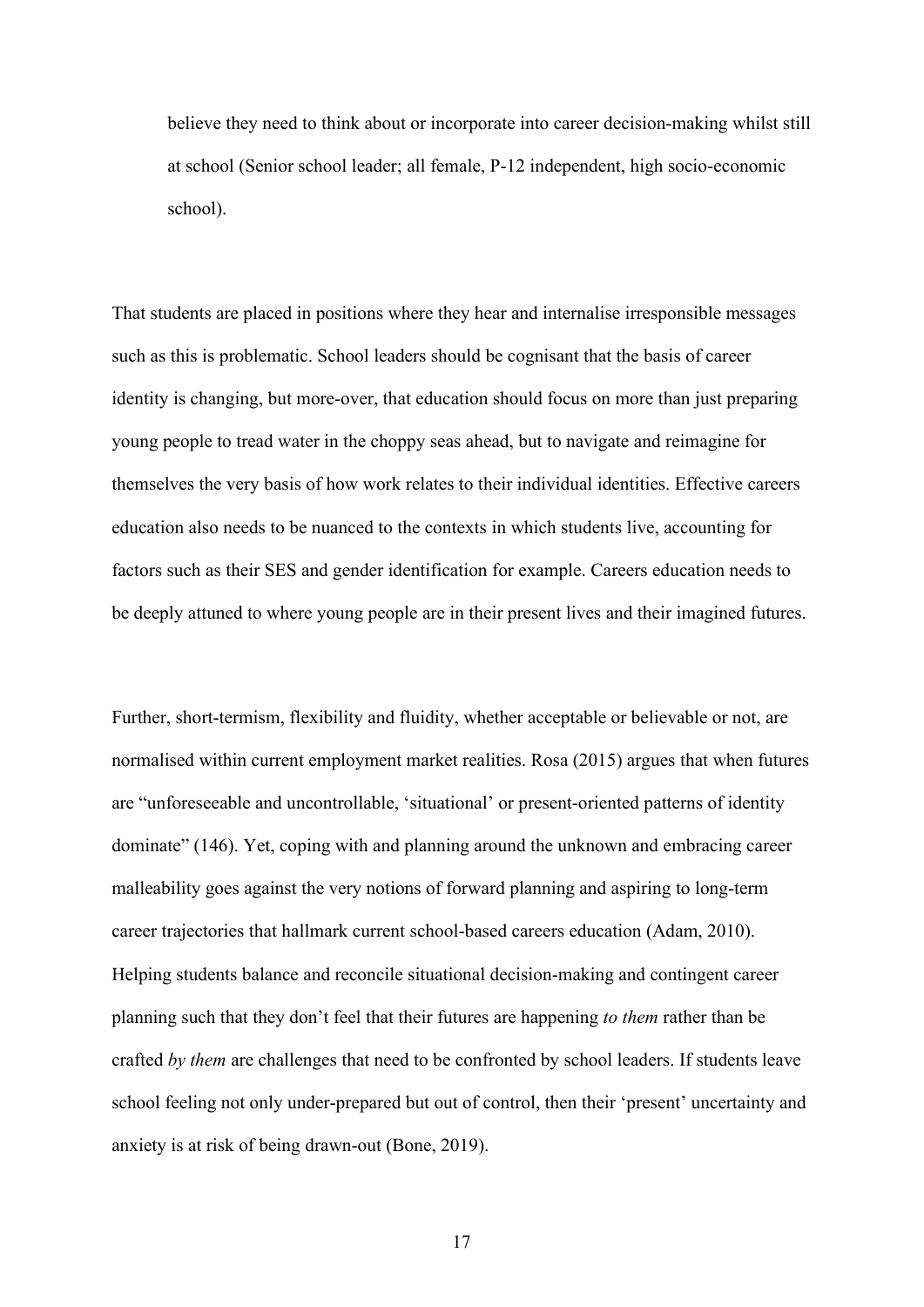## **Conclusion**

Homo promptus is presented as a figure of youth to understand the real and imagined characteristics of students as workers-in-the-making. While experiences of homo promptus are varied, this figure can shed light on how educators can critically engage with the preparation of students for employment during a time of precarity. Following this, students themselves are ideally able to critically engage with their lives post-school and, where necessary, imagine better alternatives. School leaders and their communities may then be better placed to work with young people to shape their post-school lives, rather than be subject to the imagined and real demands of flexibility, contingency and uncertainty. To this last aspect, further research is needed into the extent to which the uncertainty that underpins much of the discourse around contemporary work is potentially manufactured by employers (e.g. by proponents of the so-called 'gig economy') to deliberately harness workforce docility and drive down wages and entitlements. Furthermore, navigating the contemporary workforce requires more than the skills to navigate uncertainty: it requires a deep knowledge of what has transpired before combined with the critical faculty to imagine lives beyond homo promptus.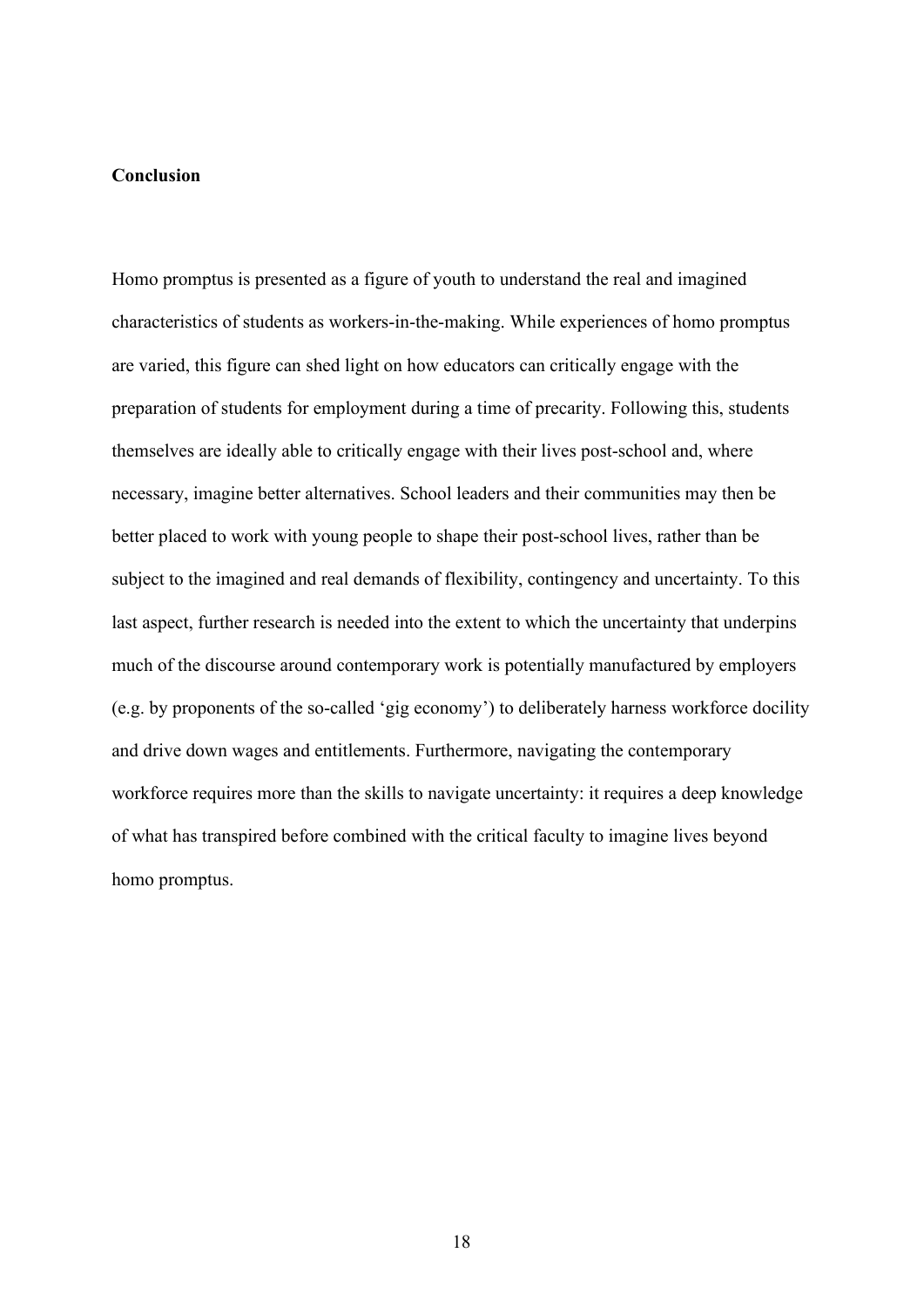## **References**

- Adam, B. 2010. "History of the Future: Paradoxes and Challenges". *Rethinking History* 14 (3): 361-378.
- Baik, C., R. Naylor, and S. Arkoudis. 2015. *The First-Year Experience in Australian Universities: Findings from Two Decades, 1994-2014*. Carlton: Melbourne Centre for the Study of Higher Education, University of Melbourne. https://melbournecshe.unimelb.edu.au/\_\_data/assets/pdf\_file/0016/1513123/FYE-2014-FULL-report-FINAL-web.pdf.
- Baxter, J. 2017. "The Career Aspirations of Young Adolescent Boys and Girls". In *Growing up in Australia: LSAC annual statistical report 2016*, 11-34. Sydney: Australian Institute of Family Studies.
- Billett, S., S. Choy, and S. Hodge. 2020. "Enhancing the Standing of Vocational Education and the Occupations it Serves: Australia. *Journal of Vocational Education & Training*  72 (2): 270-296.
- Bisson, R., and W. Stubley. 2017. *After the ATAR: Understanding How Gen Z Transition into Further Education and Employment*. Sydney: Year13. https://www.voced.edu.au/content/ngv%3A77228.
- Black, R., and L. Walsh. 2019. *Imagining Youth Futures: University Students in Post-Truth Times.* New York: Springer.
- Bone, K. D. 2019. "I Don't Want to be a Vagrant for the Rest of My Life: Young Peoples' Experiences of Precarious Work as a 'Continuous Present'". *Journal of Youth Studies* 22 (9): 1218-1237.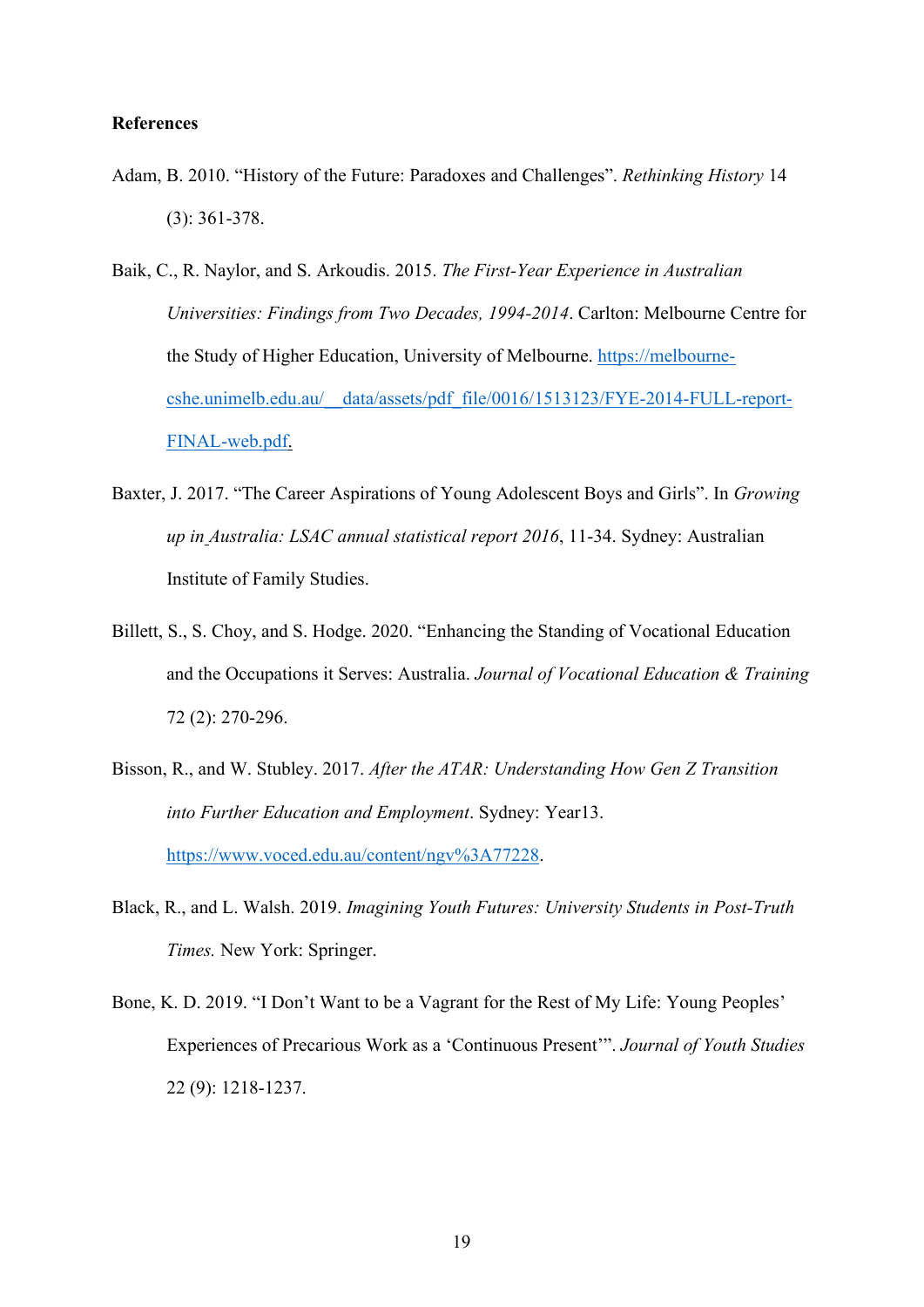- Chesters, J., and J. Wyn. 2019. "Chasing Rainbows: How Many Educational Qualifications do Young People Need to Acquire Meaningful, Ongoing Work?" *Journal of Sociology* 55 (4): 670-688.
- Clarke, M. 2013. "The Organizational Career: Not Dead but in Need of Redefinition". *The International Journal of Human Resource Management* 24 (4): 684-703.
- Co-op. 2015. *2015 Future Leaders Index: Career and Employment. White Paper 3*. Sydney: BDO. https://www.bdo.com.au/en-au/insights/publications/future-leadersindex/future-leaders-index-part-3.
- Cuervo, H., and J. Chesters. 2019. "The [Im]possibility of Planning a Future: How Prolonged Precarious Employment During Transitions Affects the Lives of Young Australians". *Labour & Industry: A Journal of the Social and Economic Relations of Work* 29 (4): 295-312.
- Cuervo, H., and J. Wyn. 2016. "An Unspoken Crisis: The 'Scarring Effects' of the Complex Nexus Between Education and Work on Two Generations of Young Australians". *International Journal of Lifelong Education* 35 (2): 122-135.
- Denault, A-S., C. F. Ratelle, S. Duchesne, and F. Guay. 2019. "Extracurricular Activities and Career Indecision: A Look at the Mediating Role of Vocational Exploration". *Journal of Vocational Behavior* 110: 43-53.
- Dhillon, Z., and N. Cassidy. 2018. *Labour Market Outcomes for Younger People: Bulletin, June 201*8. Sydney: Reserve Bank of Australia. https://www.rba.gov.au/publications/bulletin/2018/jun/labour-market-outcomes-foryounger-people.html.
- Down, B., J. Smyth, J. and J. Robinson. 2018. *Rethinking School-to-Work Transitions in Australia*: *Young People Have Something to Say*. New York: Springer.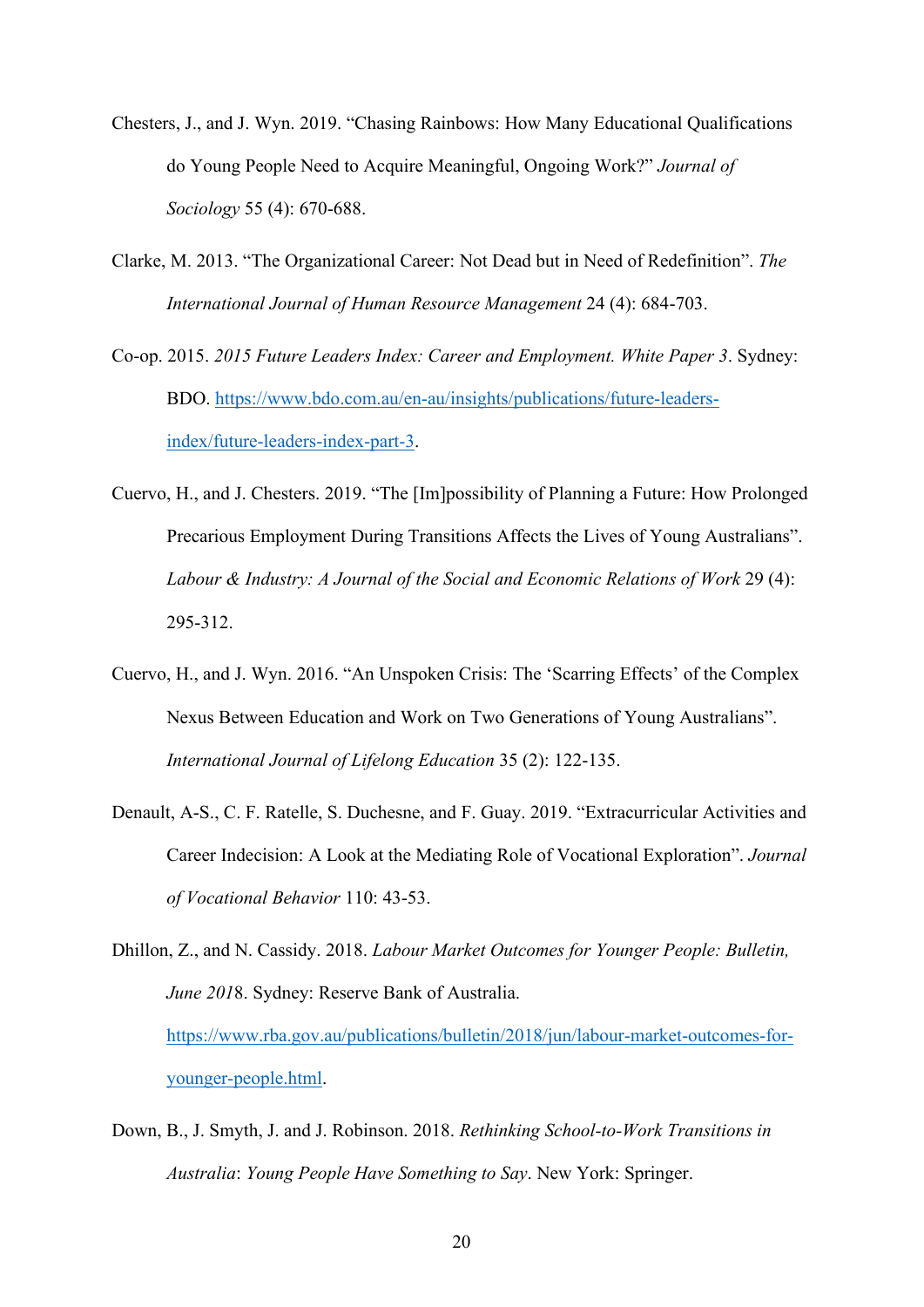- Duarte, M. E., J. T. da Silva, and M. P. Paixão. 2017. "Career Adaptability, Employability, and Career Resilience in Managing Transitions". In *Pscyhology of Career Adaptability, Employability and Resilience,* edited by K. Maree, 241-261. New York: Springer.
- Earl, R. 2020. "Youth unemployment crisis is unfolding before our eyes". *The Canberra Times*, June 10. https://www.canberratimes.com.au/story/6775436/youthunemployment-crisis-is-unfolding-before-our-eyes/#gsc.tab=0.
- Education Council. 2019. *The Alice Springs (Mparntwe) Education Declaration.* Canberra: Education Council. https://docs.education.gov.au/documents/alice-springs-mparntweeducation-declaration.
- Gore J., K. Holmes, M. Smith, L. Fray, P. McElduff, N. Weaver, and C. Wallington. 2017. "Unpacking the Career Aspirations of Australian School Students: Towards an Evidence Base for University Equity Initiatives in Schools". *Higher Education Research & Development* 36 (7): 1383-1400.
- Graham, L. J., P. Van Bergen, and N. Sweller. 2015. "'To Educate You to be Smart': Disaffected Students and the Purpose of School in the (Not So Clever) 'Lucky Country'". *Journal of Education Policy* 30 (2): 237-257.
- Greenbank, P. 2015. "Still Focusing on the 'Essential 2:1': Exploring Student Attitudes to Extra-curricular Activities". *Education + Training* 57 (2): 184-203.
- Gubler, M., J. Arnold, and C. Coombs. 2014. "Reassessing the Protean Career Concept: Empirical Findings, Conceptual Components, and Measurement". *Journal of Organizational Behavior* 35: 23-40.
- Headspace. 2020. "New research: Young Australians fearful and uncertain for their future". *National Youth Mental Health Foundation*, June 19.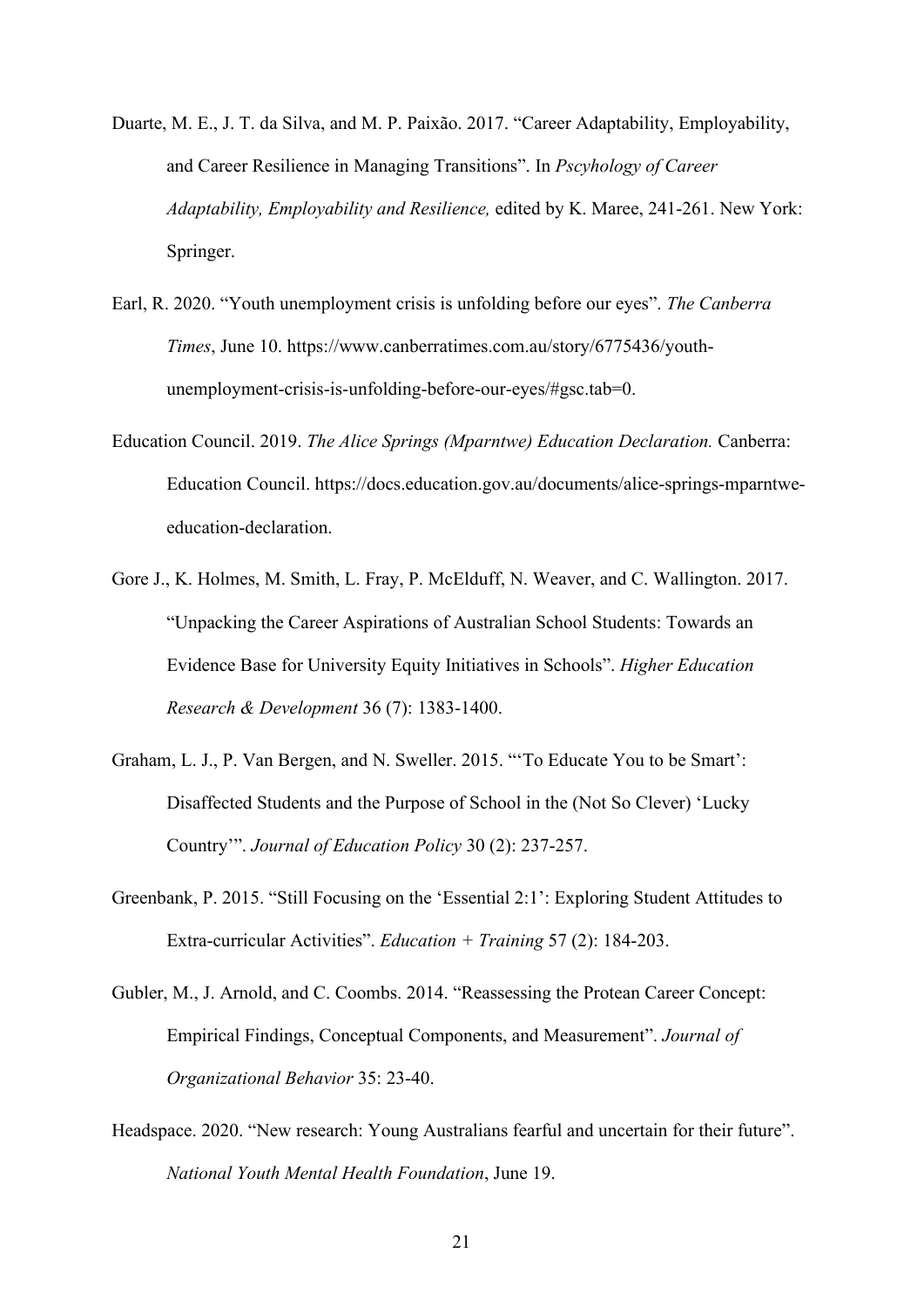https://headspace.org.au/headspace-centres/mount-druitt/new-research-youngaustralians-fearful-and-uncertain-for-their-future/.

- Honwana, A. 2014. "Waithood: Youth Transitions and Social Change." In *Development and equity: An interdisciplinary exploration by ten scholars from Africa, Asia and Latin America*, edited by D. Foeken, T. Dietz, L. Haan, and L. Johnson, 28-40. Brill Online.
- Hunter, F. 2020. "'Punishment': Backlash over funding changes for failing uni students". *The Sydney Morning Herald*, August 13. https://www.smh.com.au/politics/federal/punishment-backlash-over-funding-changesfor-failing-uni-students-20200813-p55lcp.html.
- International Labour Organization. 2020. *Non-Standard Forms of Employment.* Geneva: ILO. https://www.ilo.org/global/topics/non-standard-employment/lang--en/index.htm.
- Jackson, D., and M. Tomlinson. 2020. "Investigating the Relationship Between Career Planning, Proactivity and Employability Perceptions Among Higher Education Students in Uncertain Labour Market Conditions". *Higher Education* 80: 435-455.
- Jericho, G. 2020. "The unemployment rate gets the headlines but it's underemployment we should look out for". *The Guardian*, May 11. https://www.theguardian.com/business/grogonomics/2020/may/19/theunemployment-rate-gets-the-headlines-but-its-underemployment-we-should-look-outfor.
- Kelly, P. 2016. *The Self as Enterprise: Foucault and the Spirit of 21st Century Capitalism.* Surrey: Gower.
- Li, I. W., M. N. Harris, and P. J. Sloane. 2018. "Vertical, Horizontal and Residual Skills Mismatch in the Australian Graduate Labour Market". *Economic Record* 94 (306): 301-315.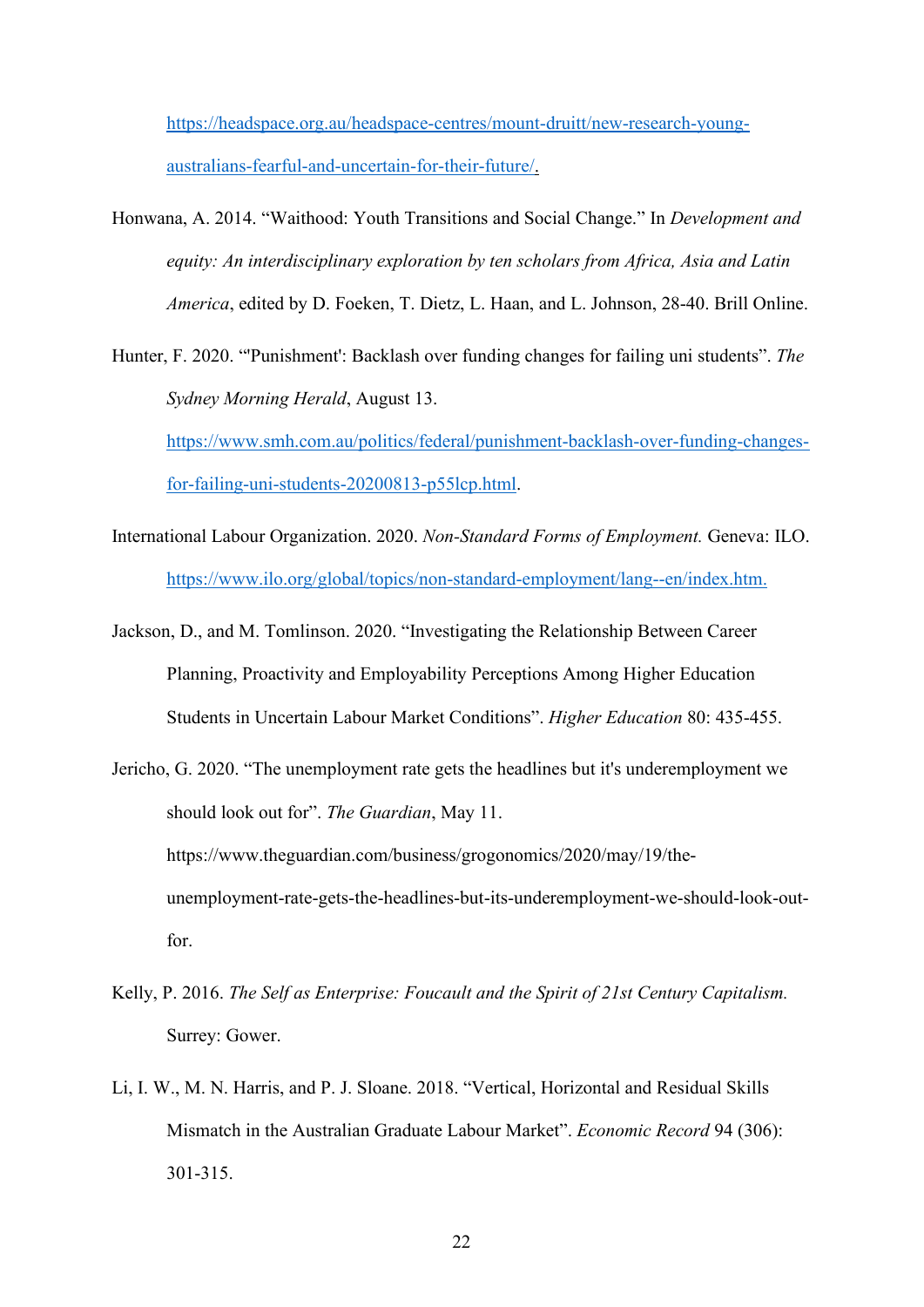- Mann, A., V. Denis, A. Schleicher, H. Ekhtiari, T. Forsyth, E. Liu, and N. Chambers, N. 2020. *Dream Jobs? Teenagers' Career Aspirations and the Future of Work*. Paris: OECD. https://www.oecd.org/berlin/publikationen/Dream-Jobs.pdf.
- Marks, G. N. 2017. "University and Vocational Education, and Youth Labour Market Outcomes in Australia". *Journal of Education and Work* 30 (8): 868-880.
- McNay, L. 2009. "Self as Enterprise: Dilemmas of Control and Resistance in Foucault's 'The Birth of Biopolitics'". *Theory, Culture and Society* 26 (6): 55-77.
- Nghia, T. L. H., T. Pham, M. Tomlinson, K. Medica, and C. D Thompson. 2020. "The Way Ahead for the Employability Agenda in Higher Education". In *Developing and utilizing employability capitals: Graduates' strategies across labour markets*, edited by T. L. H. Nghia, T. Pham, M. Tomlinson, K. Medica, and C. D. Thompson, 256- 276. Abingdon: Routledge.
- Norton, A., I. Cherastidtham, and W. Mackey. 2018. *Dropping Out: The Benefits and Costs of Trying University*. Carlton: Grattan Institute. https://grattan.edu.au/report/droppingout/.
- O'Connell, M., S. Milligan, S., and T. Bentley. 2019. *Beyond ATAR: A Proposal for Change.* Melbourne: Koshland Innovation Fund. https://www.alllearning.org.au/programs/beyond-atar-proposal-change.
- Oinonen, E. 2018. "Under Pressure to Become: From a Student to Entrepreneurial Self". *Journal of Youth Studies* 21 (10): 1344–1360.
- Organization for Economic Co-operation and Development. 2019. *The Future of Work: How does AUSTRALIA Compare? OECD Employment Outlook 2019.* Paris*:* OECD.
- Parks, A., J. E. Mills, D. Weber, M. Westwell, and K. Barovich. 2017. "What Should I Study? An Exploration of the Study Choices of Year 12 Students". Paper presented at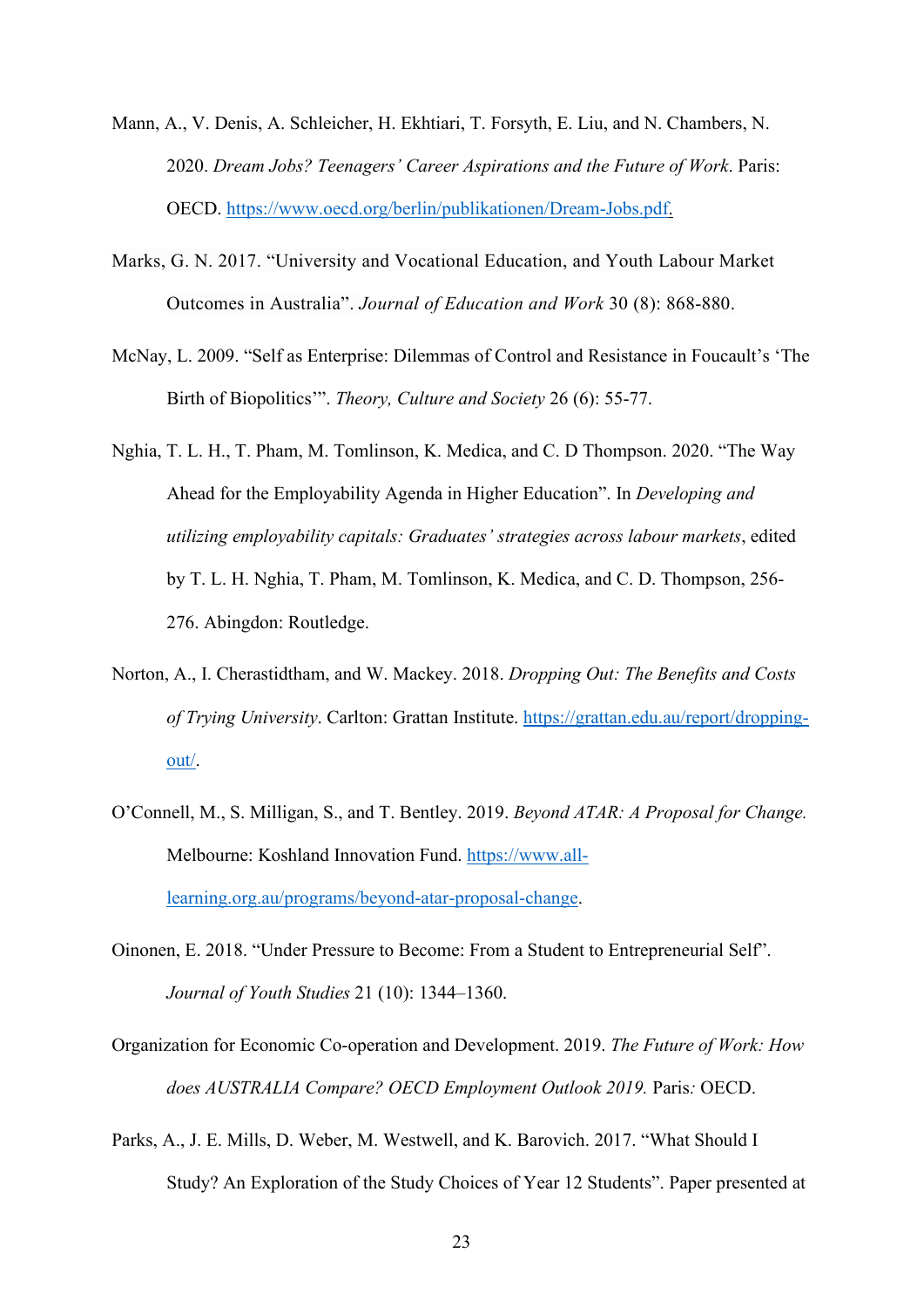2017 CDAA national conference. http://whatshouldistudy.com.au/wpcontent/uploads/2016/04/What-Should-I-Study-2017-CDAA-Conference-Paper-Parks-Mills-Weber-Westwell-and-Barovich.pdf.

Pennington, A., and J. Stanford. 2019. *The Future of Work for Australian graduates: The Changing Landscape of University-Employment Transitions in Australia*. Canberra: Centre for Future Work, Australia Institute.

https://www.futurework.org.au/the\_future\_of\_work\_for\_australian\_graduates.

- Peters, M. 2001. "Education, Enterprise Culture and the Entrepreneurial Self: A Foucauldian Perspective". *Journal of Educational Enquiry* 2 (2): 58-71.
- Rosa, H. 2015. *Social Acceleration: A New Theory of Modernity*. New York: Colombia University Press.
- Rose, N. 1996. *Inventing Our Selves: Psychology, Power, and Personhood.* New York: Cambridge University Press
- Roy, A., B. Barker, and N. Stafford. 2019. *Please Just Say You are Proud of Me: Perspectives of Young People on Parent Engagement and Doing Well at School*. Canberra: ARACY. https://www.aracy.org.au/publicationsresources/area?command=record&id=292.
- Scurry, T., and J. Blenkinsopp. 2011. "Under-Employment Among Recent Graduates: A Review of the Literature". *Personnel Review* 40 (5): 643-659.

Shergold, P., T. Calma, S. Russo, P. Walton, J. Westacott, D. Zoellner, and P. O'Reilly. 2020. *Looking to the Future: Report of the Review of Senior Secondary Pathways into Work, Further Education and Training*. Canberra: Education Council. https://www.pathwaysreview.edu.au/.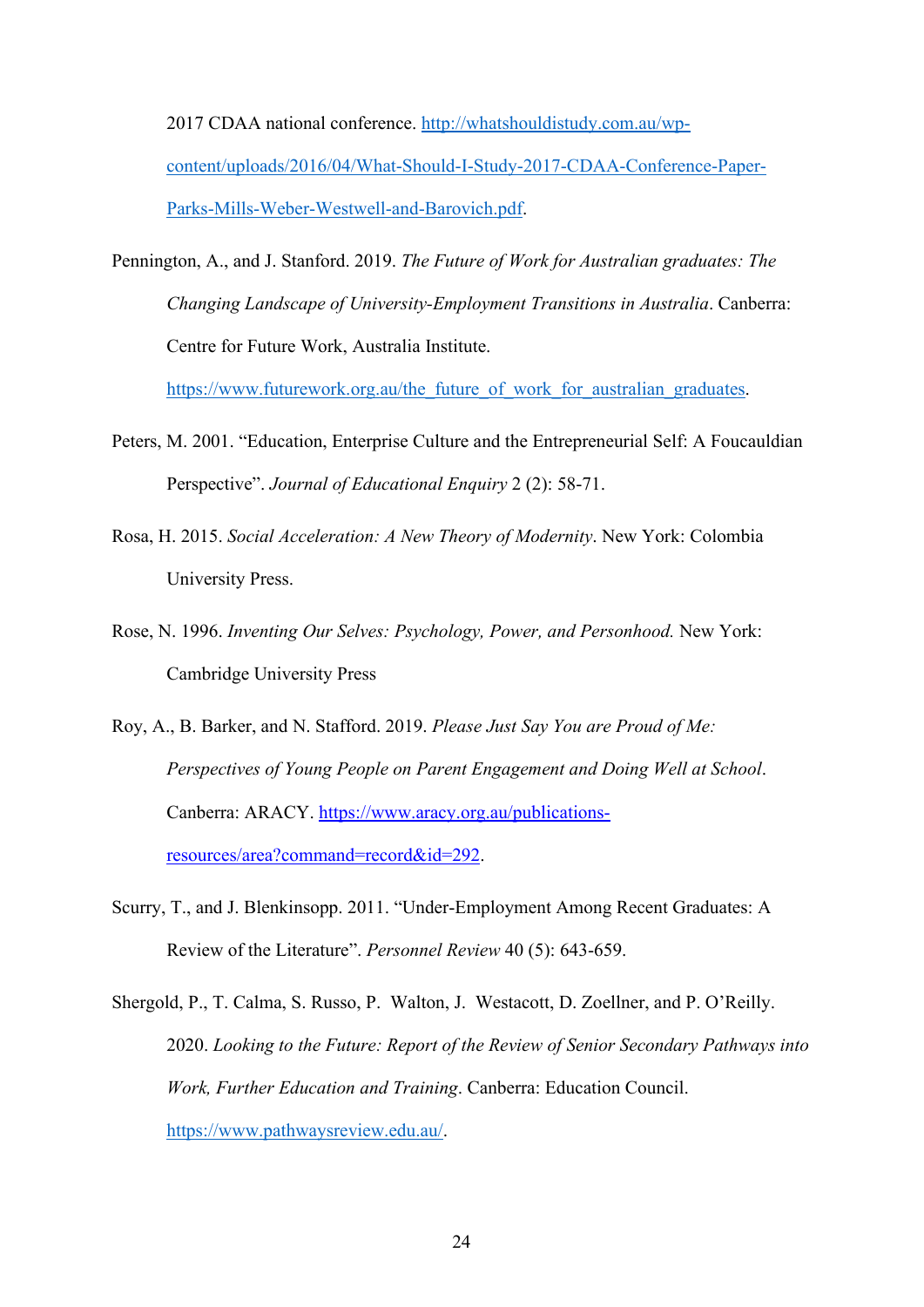- Skrbiš, Z., and J. Laughland-Booÿ. 2019. "Technology, Change, and Uncertainty: Maintaining Career Confidence in the Early 21st century". *New Technology, Work and Employment* 34 (3): 191-207.
- Skorikov, V. B., and F. W. Vondrace. 2011. "Occupational Identity". In *Handbook of identity theory and research,* edited by S. J. Schwartz, K. Luyckx, and V. L. Vignoles, 693- 714. New York: Springer.
- Smith, M. A. 2018. *Why Career Advice Sucks*™: *Join Generation Flux and Build an Agile, Flexible, Adaptable, and Resilient Career*. De Pere: Kompelling Publishing.
- Stokes, H., A. Wierenga, and J. Wyn. 2003. *Young People's Perceptions of Career Education, VET, Enterprise Education and Part-Time Work*. Canberra: Enterprise and Career Education Foundation, DEST.

http://web.education.unimelb.edu.au/yrc/linked\_documents/RR24.pdf.

- Threadgold, S. 2020. "Figures of youth: On the very object of Youth Studies". *Journal of Youth Studies* 23 (6): 686-701.
- Thompson, L. J., G. Clark, M. Walker, and J . D. Whyatt. 2013. "'It's Just Like an Extra String to Your Bow': Exploring Higher Education Students' Perceptions and Experiences of Extracurricular Activity and Employability". *Active Learning in Higher Education* 14 (2): 135-147.
- Tomlinson, M. 2008. "The Degree is Not Enough: Students' Perceptions of the Role of Higher Education Credentials for Graduate Work and Employability". *British Journal of Sociology of Education* 29 (1): 49-61.
- Tomlinson, J., M. Baird, P. Berg, and R. Cooper. 2018. "Flexible Careers Across the Life Course: Advancing Theory and Practice". *Human Relations* 71 (1): 4-22.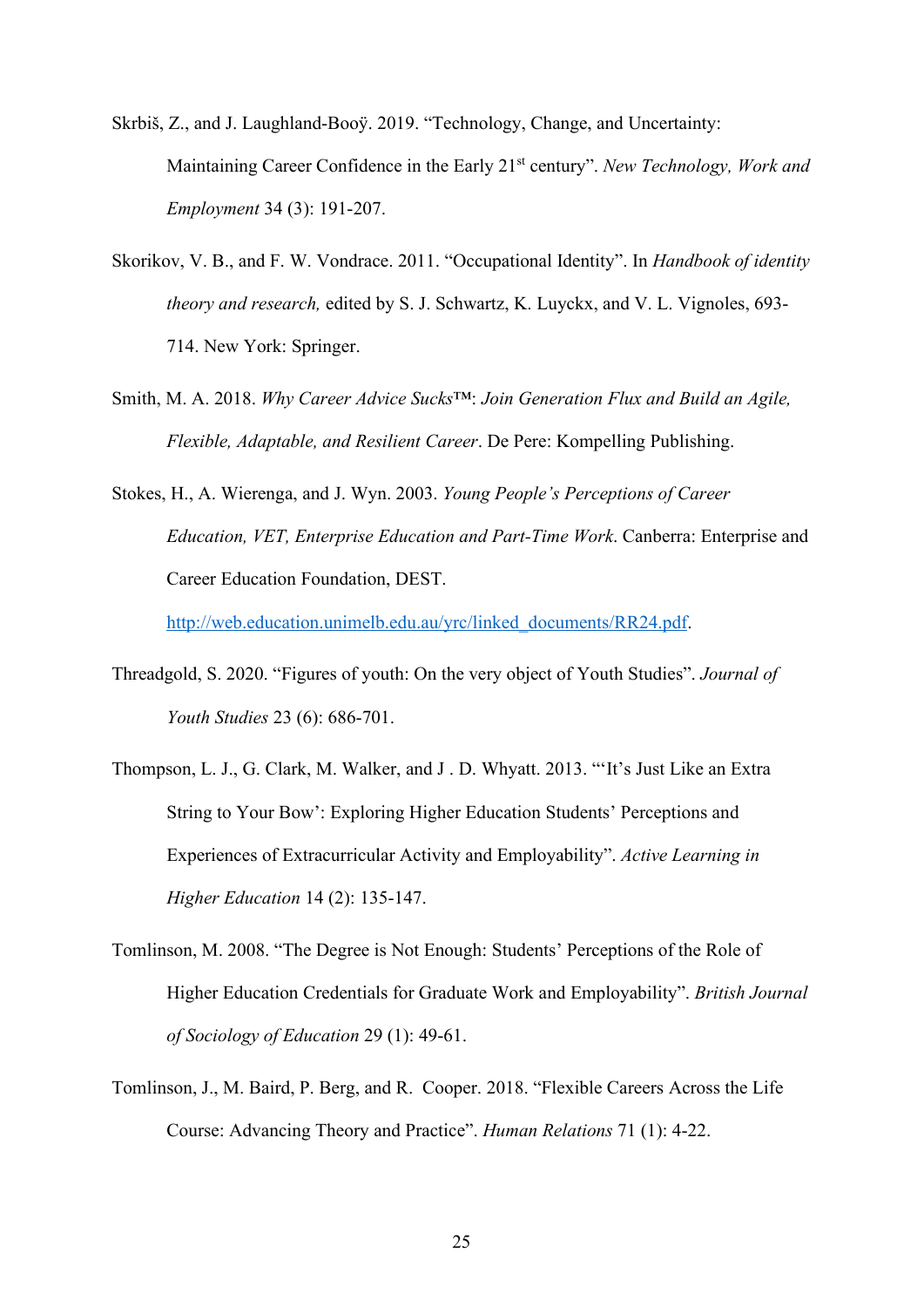Torii, K., & M. O'Connell. 2017. *Preparing Young People for the Future of Work: Mitchell Institute Report No. 01/2017*. Melbourne: Mitchell Institute. https://www.vu.edu.au/mitchell-institute/schooling/preparing-young-people-for-thefuture-of-work.

- Tymon, A. 2013. "The Student Perspective on Employability". *Studies in Higher Education*  38 (6): 841-856.
- Verhoeven, M., A. M. G. Poorthius, and M. Volman. 2019. "The Role of School in Adolescents' Identity Development: A Literature Review". *Educational Psychology Review* 31: 35-63.
- Walsh, L. and R. Black. 2018. *Rethinking Youth Citizenship After the Age of Entitlement*. London: Bloomsbury Academic Publishing.

Walsh, L., and R. Black. 2020. "'Flexible Ongoing': The Young University Student as Homo Promptus". *Journal of Youth Studies*.

https://doi.org/10.1080/13676261.2020.1742302.

Woodman, D. 2011. "Young People and the Future: Multiple Temporal Orientations Shaped in Interaction with Significant Others". *Young,* 19 (2): 111-128.

Wright, S. 2020. "World will suffer a recession: S&P". *The Age*, March 18. https://www.theage.com.au/politics/federal/world-will-suffer-a-recession-s-and-p-20200318-p54b97.html.

Wyman, N., M. McCrindle, S. Whatmore, J. Gedge, T. Edwards. 2017*. Perceptions are Not Reality: Myths, Realities and the Critical Role of Vocational Education & Training in Australia*. Abbotsford: Skilling Australia Foundation. https://saf.org.au/vet-sectorkey-to-future-proofing-economy/.